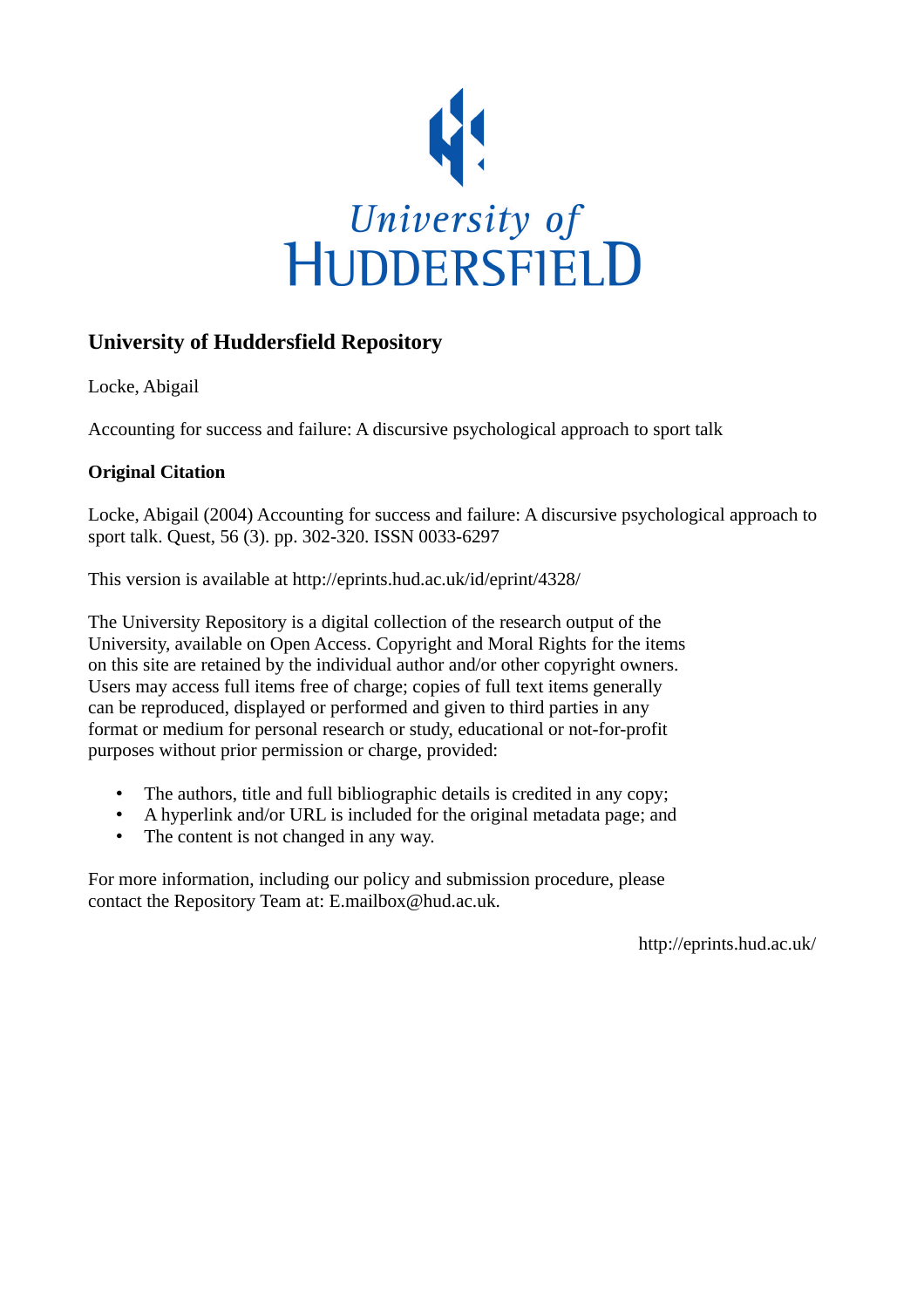| $\mathbf{1}$ |                                                                                       |
|--------------|---------------------------------------------------------------------------------------|
| 2            |                                                                                       |
|              |                                                                                       |
| 3            |                                                                                       |
| 4            | Accounting for success and failure: A discursive psychological approach to sport talk |
| 5            |                                                                                       |
| 6            | Running Head: Accounting for success and failure                                      |
| 7            |                                                                                       |
| 8            | Dr. Abigail Locke                                                                     |
| 9            | School of Education, Health & Sciences                                                |
| 10           | University of Derby                                                                   |
| 11           | Chevin Avenue                                                                         |
| 12           | Mickleover                                                                            |
| 13           | <b>DERBY</b>                                                                          |
| 14           | DE3 9GX                                                                               |
| 15           | UK                                                                                    |
| 16           |                                                                                       |
| 17           | <b>Revised Manuscript December 2003</b>                                               |
| 18           |                                                                                       |
| 19           | Send correspondence about this article to:                                            |
| 20           |                                                                                       |
| 21           | Dr. Abigail Locke                                                                     |
| 22           | School of Education, Health & Sciences                                                |
| 23           | University of Derby                                                                   |
| 24           | Chevin Avenue                                                                         |
| 25           | Mickleover                                                                            |
| 26           | <b>DERBY</b>                                                                          |
| 27           | DE3 9GX                                                                               |
| 28           | <b>UK</b>                                                                             |
| 29           | Email: a.j.locke@derby.ac.uk                                                          |
| 30           | Tel: +44 (0)1332-592090                                                               |
| 31           |                                                                                       |
| 32           |                                                                                       |
| 33           |                                                                                       |
| 34           |                                                                                       |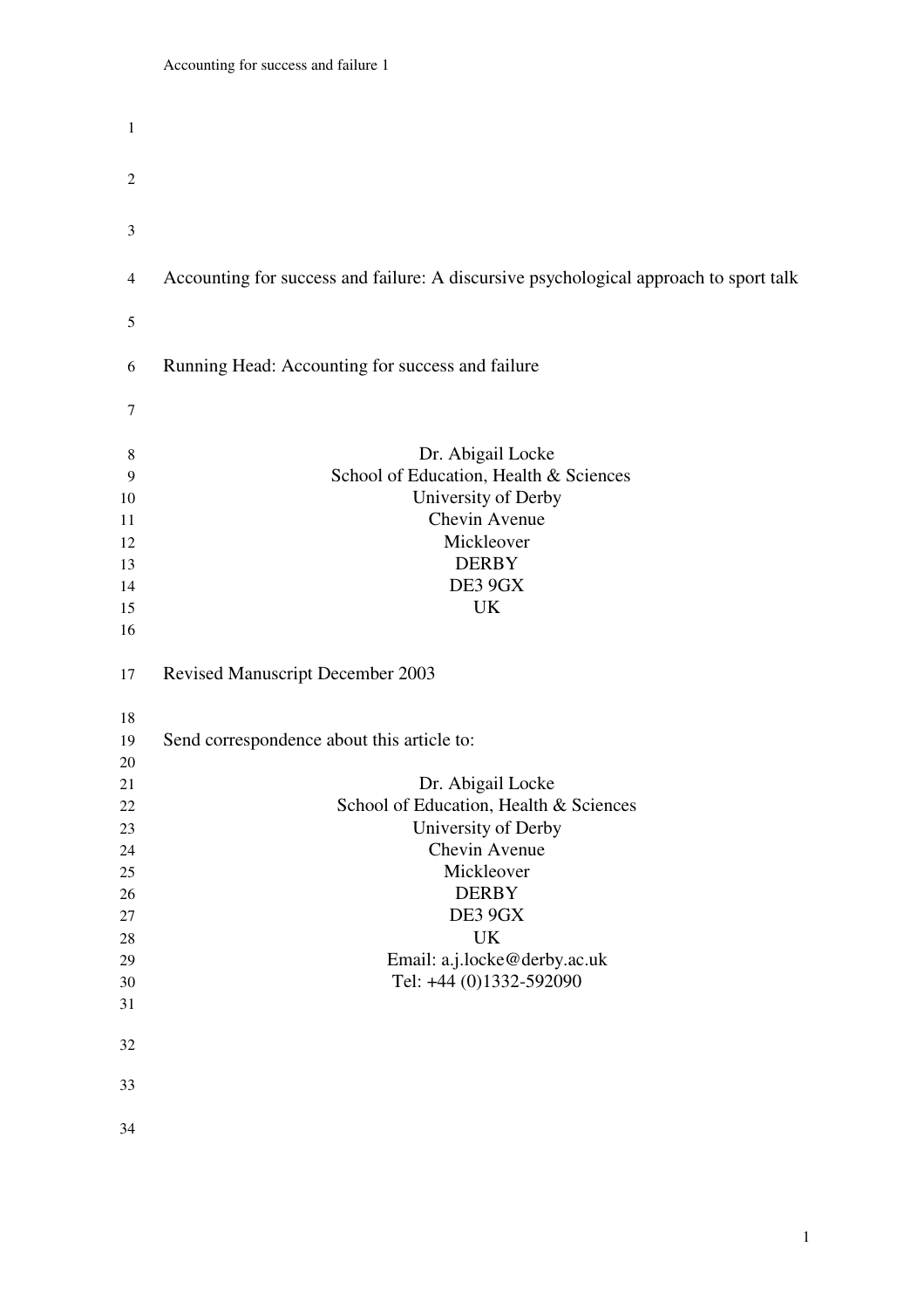# Revised Manuscript December 2003

# Abstract

| 3              | In recent years, constructionist methodologies such as discursive psychology have        |
|----------------|------------------------------------------------------------------------------------------|
| $\overline{4}$ | begun to be used in sport research (Faulkner & Finlay, 2002; Jimmerson, 2001; Locke,     |
| 5              | 2003; McGannon & Mauws, 2000). This paper provides a practical guide to applying         |
| 6              | a discursive psychological approach to sport data. After an initial discussion of        |
| $\tau$         | qualitative and quantitative research paradigms, it provides a detailed explanation of   |
| $\,8\,$        | the assumptions and principles of discursive psychology (Edwards & Potter, 1992),        |
| 9              | outlining the stages of a discursive study from choice of data through transcription and |
| 10             | analysis. Finally, the paper demonstrates a discursive psychological analysis on sport   |
| 11             | data where athletes are discussing success and failure in competition. The analysis      |
| 12             | examines how the athletes in question manage their accountability for performance        |
| 13             | and demonstrates that for both there is an apparent dilution of personal agency, to      |
| 14             | either maintain their modesty in the case of success or to manage blame when talking     |
| 15             | about failure. It is concluded that discursive psychology has much to offer sport        |
| 16             | research as it provides a methodology for in-depth studies of interactions in sport.     |
| 17             |                                                                                          |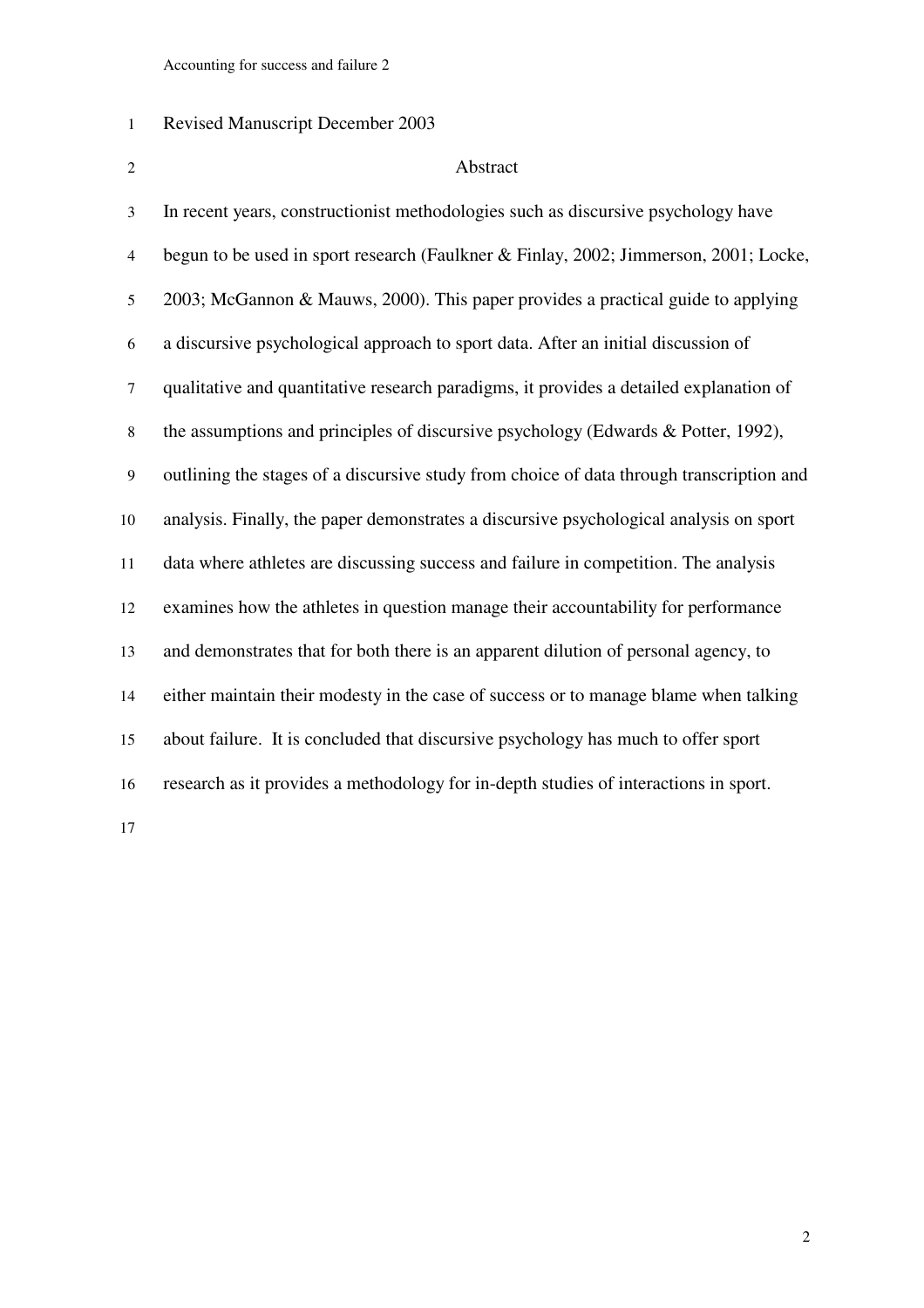- 1 Introduction Research Within Sport: Quantitative Versus Qualitative Methodologies Research within the area of sport science has traditionally been a realist enterprise endeavouring to conduct research that will provide *a priori* predictions as to what will enhance sports performance and often utilises quantitative methodologies. Realism is based on the philosophical assumption "that it is possible for us to make accurate assumptions of an objective, unchanging reality" (Marks & Yardley, 2004, p.221). Within the sport science literature, there is a heavy reliance on questionnaires in order to uncover such psychological constructs as emotional states, attitudes, cognitions or thoughts and motivation. Such studies are widespread within the sports literature. For example, the study of anxiety before competition in sport psychology (Jones & Swain, 1995), intrinsic motivation and its relationship to coaching behaviour (Amorose & Horn, 2000) and psychological aspects of good and poor performances (Privette & Bundrick, 1997). Questionnaire research forms the basis of much research and theoretical exploration in the social sciences, including sport science. However, their extensive use is not without issue. As questionnaires tap in an epistemology of positivism and realism, that is they make "the assumption that human beliefs, experiences and behaviours are processes which have the status of entities that are sufficiently stable that they can be accurately reported and measured" (Marks, 2004, p.122). Questionnaires can be criticised on the basis that they are reductionist, that is the topic to be studied is determined at the point of data collection and as a result they often do
- not allow for the participants to explore in more detail their own perceptions of an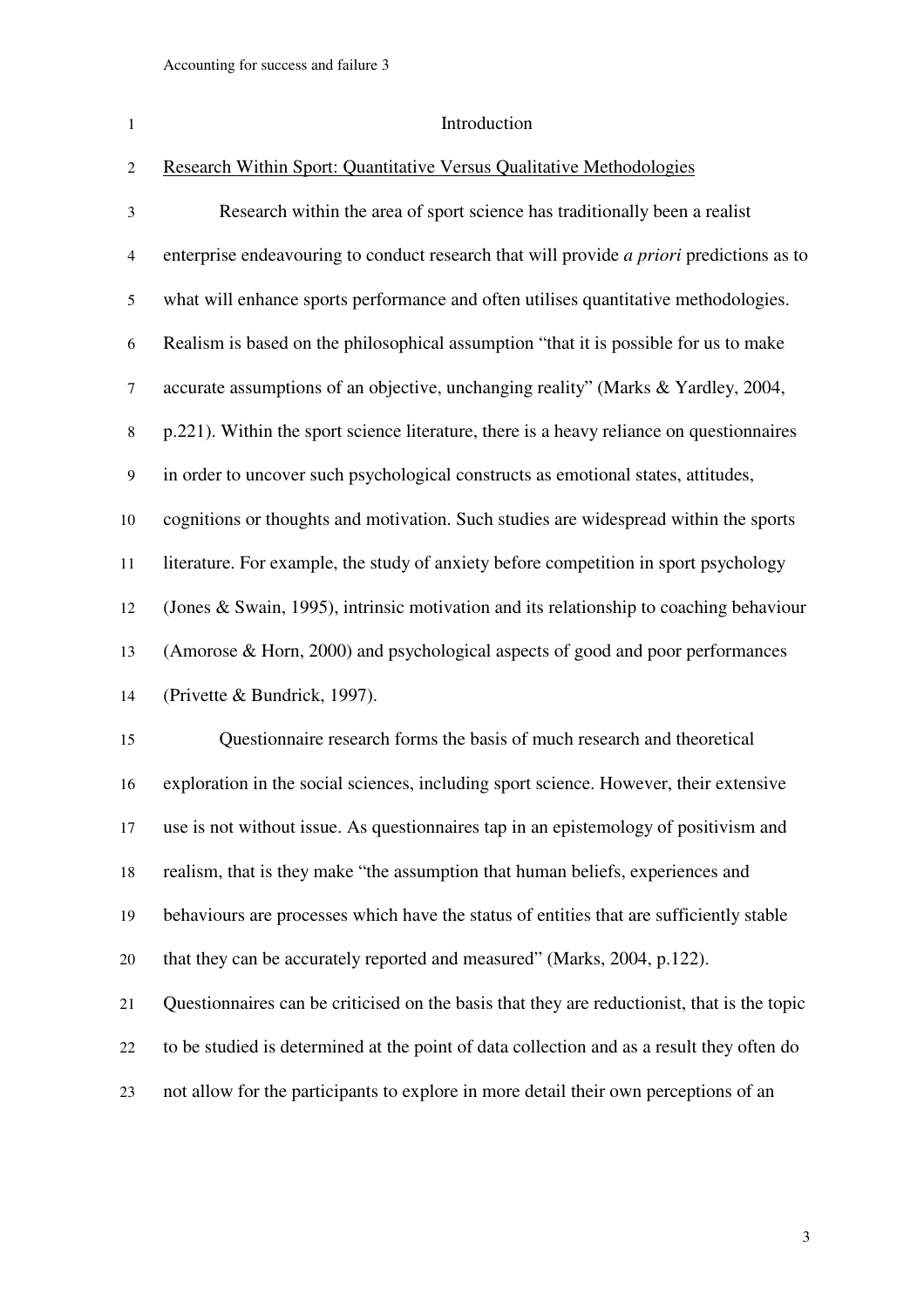issue. Qualitative approaches on the other hand, give the researcher more scope to explore participants' responses in more detail.

More recently there have been discussions of what a qualitative perspective can contribute to the discipline (Biddle, Markland, Gisbourne, Chatzisarantis & Sparkes, 2001). However, Culver, Gilbert & Trudel (2003) noted that over a decade (1990-1999) in three prominent sport psychology journals, eighty four of the 485 published research articles used a qualitative approach. Thus although qualitative research methodologies may be considered as up-and-coming in sport science research, quantitative research still prevails. Of the qualitative research that is published, many studies use content analysis to analyse the data. For example, Jowett and Meek (2000) used content analysis to study the coach-athlete relationship in married couples. Similarly, Poczwardowski and Conroy (2002) used a content analytic procedure to study coping responses to success and failure in elite athletes. Content analysis is what Kidder and Fine (1987) refer to as a 'little q' qualitative method. They claim that in essence there are two schools of qualitative research. 'Big Q' research is open-ended, inductive research whereby the focus is on the exploration of meanings, and in many cases theory generation. Qualitative methodologies such as Grounded Theory, Interpretative Phenomenological Analysis and Discursive Psychology are all examples of 'Big Q' research. 'Little q' research on the other hand, refers to using hypothetico-deductive research designs which are still the basis of experimental research design, whereby hypotheses are tested and the topic of investigation is set at the point of data collection, with the aim of either confirming or falsifying a theory's claims. Content analysis, although termed as a qualitative method, is routed in realism. With the result that language is treated as passive and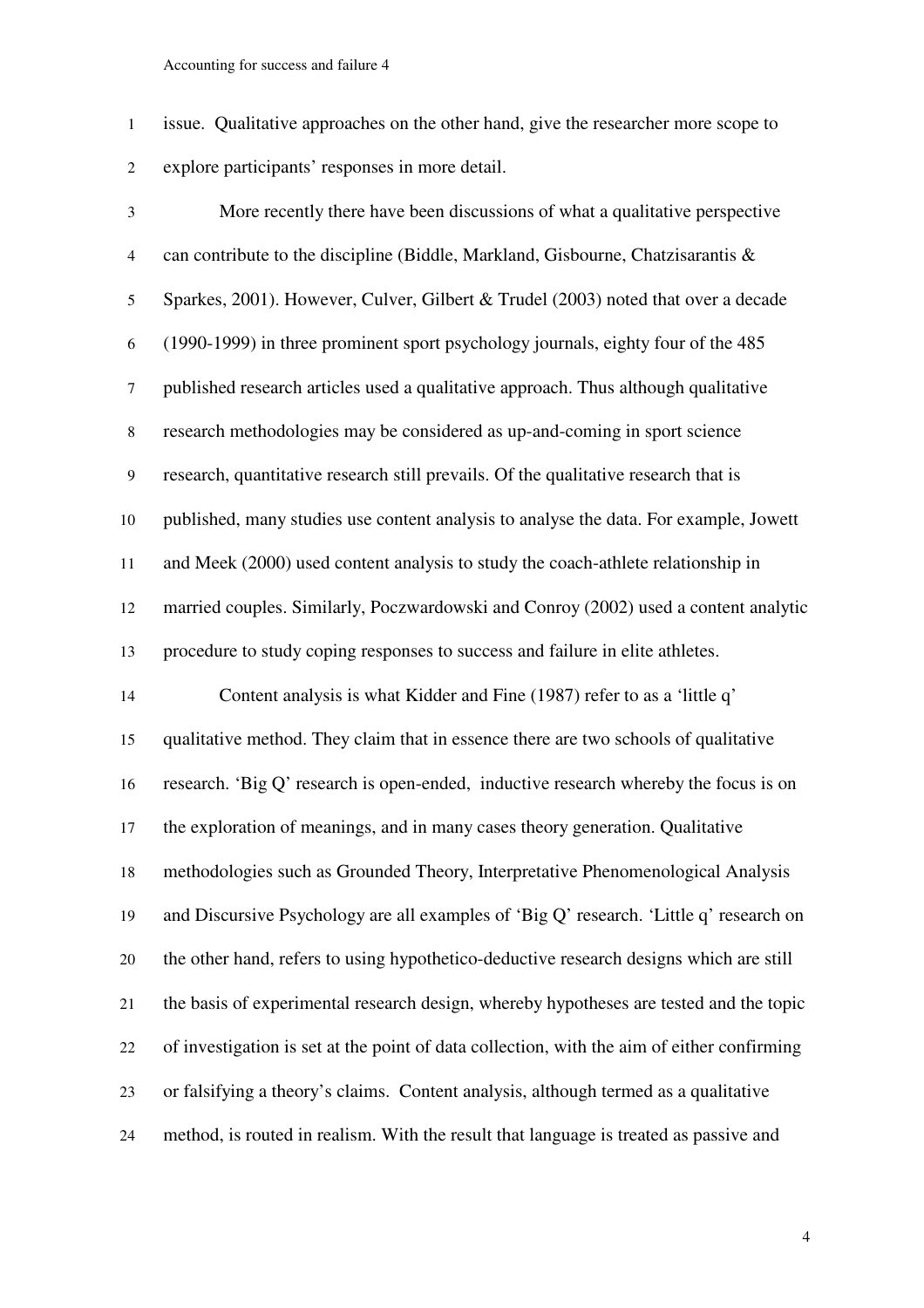|                | representational of inner essences, such as attitudes or cognitions, something that has     |
|----------------|---------------------------------------------------------------------------------------------|
| 2              | been termed 'representational psychology' (McGannon & Mauws, 2000). Some                    |
| 3              | qualitative theorists go so far as to claim that content analysis is in fact a quantitative |
| $\overline{4}$ | method as it performs quantitative analysis on qualitative data (Wood & Kroger,             |
| 5              | 2000). This paper proposes a 'Big Q' research methodology to be used in sport science       |
| 6              | research, that of the constructionist methodology of discursive psychology.                 |
|                |                                                                                             |

### Philosophy, Constructionist Methodologies, Discursive Psychology and Sport

Constructionism or social constructionism as it is commonly called is a philosophical stance. Social constructionism came into the social sciences mainly in sociology in the 1960s with work by Berger & Luckmann (1966) on 'the social construction of reality' and in the early 1970s into psychology, when what has been termed the 'crisis' in social science took place (Gergen, 1973). It is undeniably difficult to define constructionism and as Potter (1996a) notes to do so would be to make a realist statement that in itself would be anti-constructionist. Social constructionism is an umbrella terms that encompasses much recent work within the social sciences, for example within health psychology, the constructionist stance is called critical health psychology, within social psychology, there are now critical social psychologists and discursive social psychologists. According to Burr (1995, 2003) social constructionists adopt a critical stance towards knowledge. That is they challenge assumptions of factors that we take for granted. They consider the historical and cultural differences in knowledge, how meanings of words and concepts have changed over time and differ across cultures. They also consider how we sustain our knowledge by social processes and they claim that knowledge and action go hand in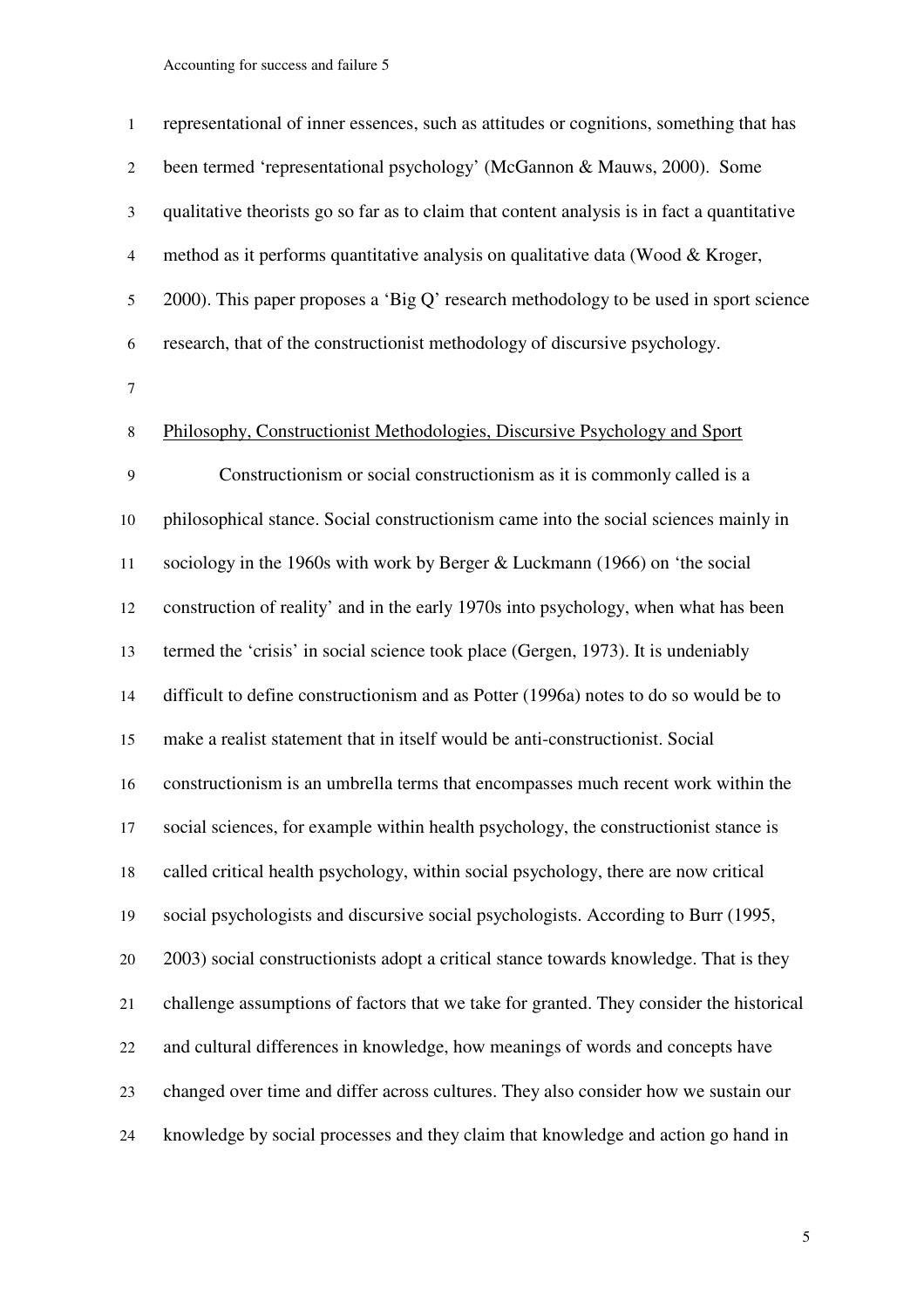| $\mathbf{1}$   | hand. In basic terms this means that the truth is what collectively we all agree to be the  |
|----------------|---------------------------------------------------------------------------------------------|
| $\overline{2}$ | truth (Burr, 1995). These four tenets of social constructionism lead us to focus on         |
| $\mathfrak{Z}$ | language as the central topic of study in order to ascertain how we construct our own       |
| $\overline{4}$ | 'reality' through our discourse.                                                            |
| 5              | In basic terms, these principles translate into a methodology that takes                    |
| 6              | language or discourse as its central concern and looks at what language accomplishes        |
| $\tau$         | for the speaker both at the local interaction level, that is in the moment that it is said, |
| $\,8\,$        | but also consider the implications of language or dominant ways of speaking /               |
| $\overline{9}$ | discourses within society. In this sense whereas traditionally language across the social   |
| 10             | sciences was treated as passive or representational, and in that sense we could access a    |
| 11             | person's attitudes, beliefs or emotions by simply asking them, within constructionist       |
| 12             | methodologies, language is regarded as being active. That is, when we talk or use           |
| 13             | language we are actively doing something with that talk, as Willig (2001) says we are       |
| 14             | performing a social action. A key aspect of constructionist work is the interest in         |
| 15             | focusing participant concerns rather than analyst's concerns. That is, what is focused      |
| 16             | on in analysis is what emerges from the data – what the participants have themselves        |
| 17             | brought up or constructed as relevant. This is in direct contrast to other approaches       |
| 18             | such as content analysis whereby the data is coded to pre-set analytical categories.        |
| 19             | There are a variety of methods that come under the heading of constructionist               |
| 20             | methodologies, including conversation analysis (Sacks, 1992), discourse analysis            |
| 21             | (Potter & Wetherell, 1987) and ethnomethodology (Garfinkel, 1967). Discursive               |
| 22             | psychology, the focus of this paper, is an eclectic methodology developed by Edwards        |
| 23             | and Potter (1992) that draws upon the principles of discourse analysis and the tools of     |
| 24             | conversation developed from research within conversation analysis. This paper               |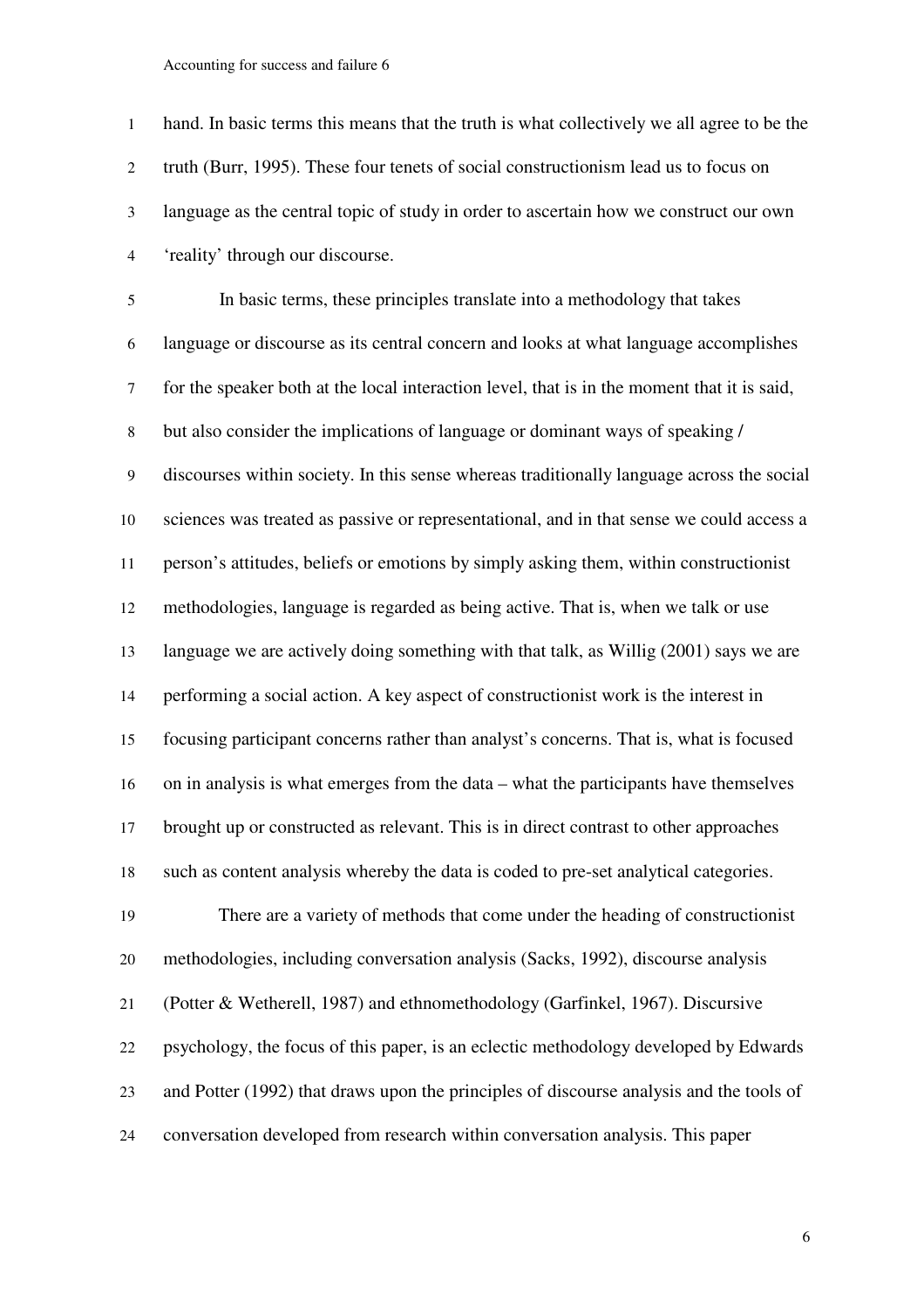focuses on the applicability of discursive psychology to the study of sport, considering types of data that can be used, principles involved in analysis and worked examples of analysis.

Sport science research in general has tended to neglect constructionist methods of data analysis in favour of quantitative realist analysis. One reason for this may be that constructionist approaches offer little in the way of predictions. However, to merely disregard constructionist methodologies as impractical to sport science would be a great disservice. What constructionist methodologies such as discursive psychology do is to offer a varying viewpoint and challenge the assumptions behind theoretical viewpoints held within sport science. Within the area of sport and exercise psychology, some recent work has been proposed within the area of constructionist methodologies such as discursive psychology (McGannon & Mauws, 2000) and conversation analysis (Faulkner & Finlay, 2002; Jimmerson, 2001). As a result traditional topics such as exercise adherence (McGannon & Mauws, 2000), attribution theory (Finlay & Faulkner, 2003) and emotion (Locke, 2003) have been challenged by a discursive slant. Locke (2003) looked at how emotion words were used by athletes in accounts of successful and poor performance. She found that athletes cited anxiety or nervousness as routine emotions to experience before a good performance, yet in a poor performance, they claimed to not experience such emotion states. Locke's (2003) findings illustrated the rich interactional currency of emotion words in accounts, in line with previous literature from social psychology (Buttny, 1993; Edwards, 1997). Discursive Psychology

Discursive psychology according to Edwards & Potter (1992) focuses on: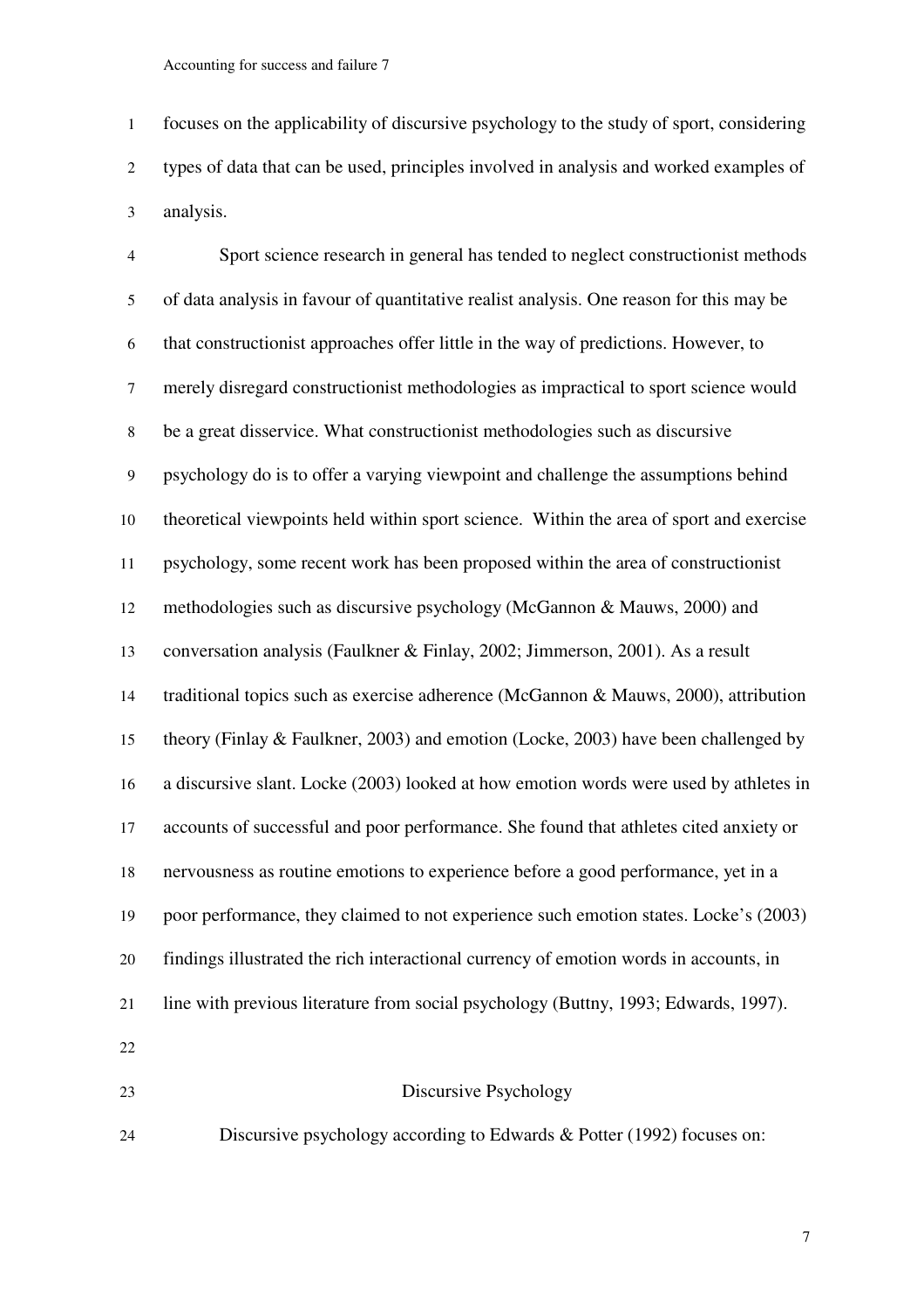| $\mathbf{1}$   | [T] he action orientation of talk and writing. For both participants and analysts,      |
|----------------|-----------------------------------------------------------------------------------------|
| 2              | the primary issue is the social actions, or interactional work, being done in the       |
| 3              | discourse And rather than seeing such discursive constructions as expressions of        |
| $\overline{4}$ | speakers' underlying cognitive states, they are examined in the context of their        |
| 5              | occurrence as situated occasioned constructions whose precise nature makes sense, to    |
| 6              | participants and analysts alike, in terms of the actions those descriptions accomplish. |
|                | 7 (p. 2)                                                                                |

Discursive psychology has three central tenets – action, fact and interest and accountability that form the basis of the Discourse Action Model (DAM) (Edwards & Potter, 1992). Each of these will be considered in turn. Action refers to the focus on language or discourse as doing something. This is in contrast to other research methodologies, whereby the focus is on cognition or uncovering mental states such as attitudes, perceptions, motives or emotions. According to discursive psychology, talk is indexical, that means that a statement that is said has to be considered in its context. Practically this means that when looking at an interview interaction, the answer to a question is dependent on the question that is asked. This may seem obvious but when conducting a content analysis on an interview, typically only the interviewee's responses are coded, and the interviewer's question that set up the response is ignored. For discursive theorists, in an interview interaction both interviewer and interviewee are counted as participants and all of the discourse is open to analysis.

A second key principle of discursive psychology is fact and interest, this is a concern for how involved speakers manage dilemmas of stake or interest. According to the model, whenever we say something, it is not a neutral, objective utterance but rather we are involved in what we say and construct our claims accordingly. That is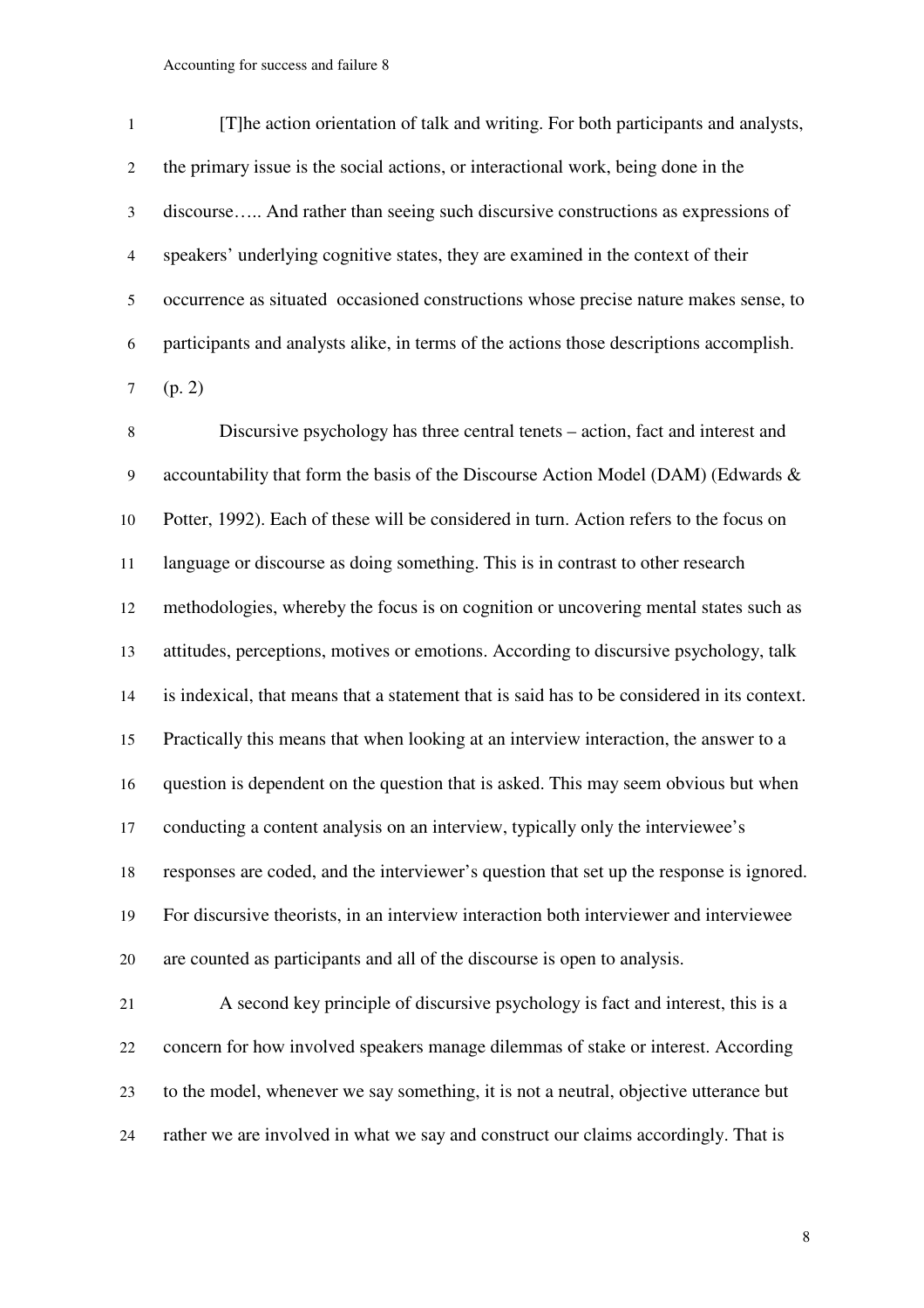| $\mathbf{1}$   | we are constructing our version of events. We manage our stake and interest in a                 |
|----------------|--------------------------------------------------------------------------------------------------|
| $\overline{2}$ | variety of ways such as convincingly allocating and avoiding blame whilst at the same            |
| 3              | time avoiding the risk of being treated as a biased party predictably blaming the other          |
| $\overline{4}$ | (Edwards & Potter, 1992; Hutchby & Wooffitt, 1998; Potter, 1996b).                               |
| 5              | Of particular interest for discursive psychology is how participants in an                       |
| 6              | interaction manage pervasive issues of blame, agency and responsibility (Antaki,                 |
| $\tau$         | 1994; Edwards & Potter, 1992; Potter, 1996b; Potter, Edwards & Wetherell, 1993).                 |
| $\,8\,$        | This is the third tenet of discursive psychology, that of accountability. Edwards (1997)         |
| $\overline{9}$ | notes that "[w]hen people describe events, they <i>attend</i> to accountability. That is to say, |
| 10             | they attend to events in terms of what is normal, expectable, and proper; they attend to         |
| 11             | their own responsibility in events and in the reporting of events" (Edwards, 1997, pg.           |
| 12             | 7; original emphasis). Accountability is where the speaker manages their agency                  |
| 13             | within the interaction and can excuse or justify their behaviour, or allocate blame to           |
| 14             | others. Such interactional concerns of personal agency and blame allocation can be               |
| 15             | managed by the speaker in the re-telling of events in such a way as to justify or defend         |
| 16             | their position (Buttny, 1993). This is particularly poignant when we consider the use            |
| 17             | of interviews, often retrospective, within the research process whereby the speakers'            |
| 18             | are retelling their version of events.                                                           |

A discursive psychological analysis of sport data stands in direct contrast to the more traditional work in the area of sport science. In much sport research the interview interactions would initially have been treated as participants reporting some reality regarding their descriptions of events, thoughts and feelings about a particular issue and the context of the talk may have been ignored. From a discursive perspective, accounts for good and poor performances can be analysed in order to investigate how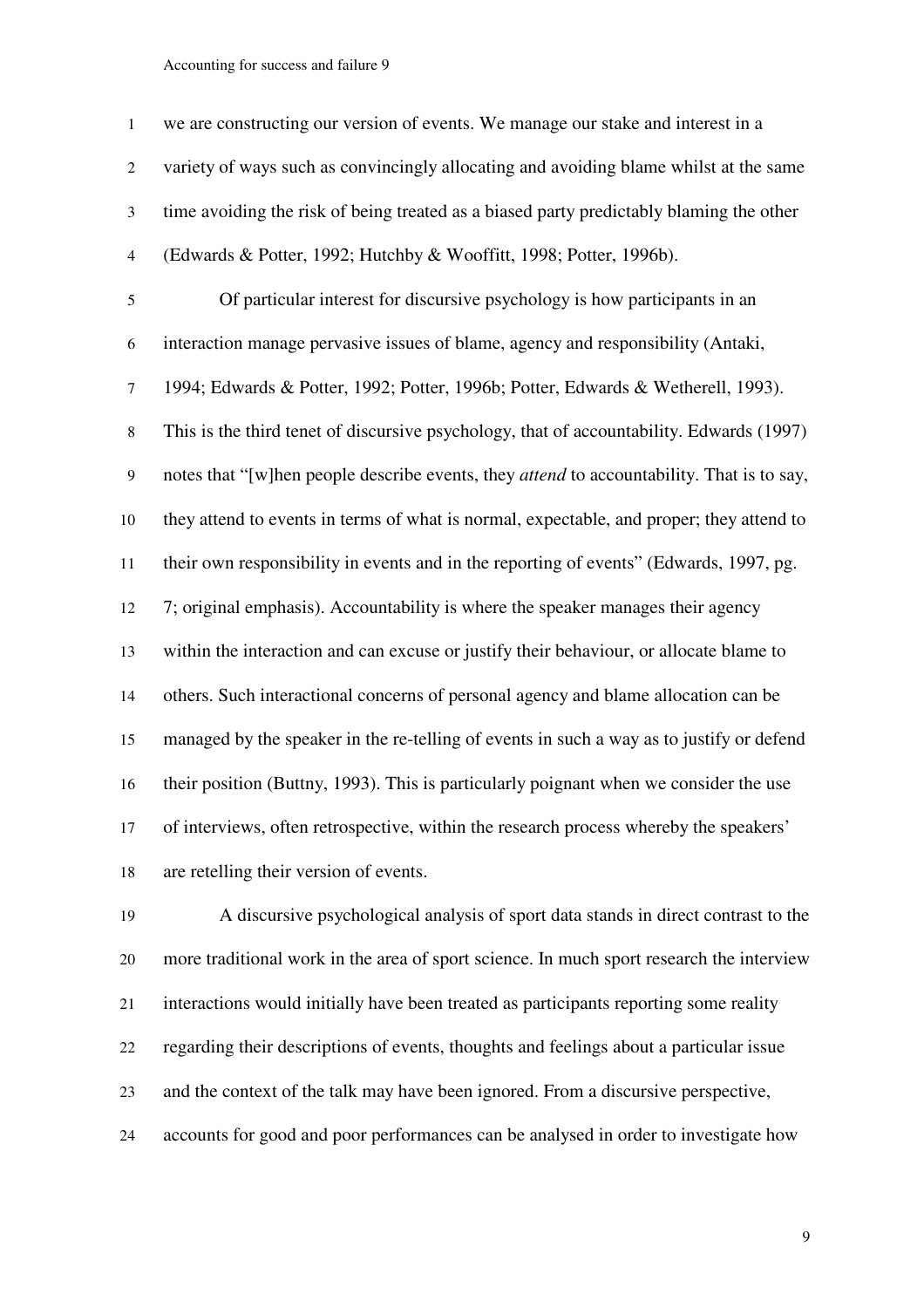participants manage their accountability. Such an approach offers the researcher a method for understanding interactions across a diverse range of settings in sport research, for example, analysing discourse from coaching sessions, recording team sport interactions or asking athletes to talk about their performances.

### What Kinds Of Data Do Discursive Psychologists Use?

Discursive psychologists are interested in studying discourse. In practice this means that they can use media data including television programmes and newspaper reports, interview data, focus groups and naturally occurring conversation. Through all of these data sources the principles of discursive psychology can be examined. When using interview data, discursive psychologists have a preference for semi-structured or unstructured interview formats. Structured interviews that have a rigid schedule of questions are not used within discursive research as they are considered too reductionist. Such schedules are often utilised in content analytic studies. Such structured techniques have been criticised by those in the discursive field as being 'living questionnaires' (Houtkoop-Steenstra, 2000). Semi-structured interviews allow for topics and issues to be raised by the interviewee that were not considered in the schedule and typically the schedule of questions is used as a guide for the interview with much room for deviation from it (Smith, 1995). Unstructured interviews enable the interviewee to guide the interview and allow for what issues they regard as important to be raised. Whether interviews or focus groups consisting of a few participants are used, the interaction should aim to be conversational in style. As Potter & Wetherell (1987) state: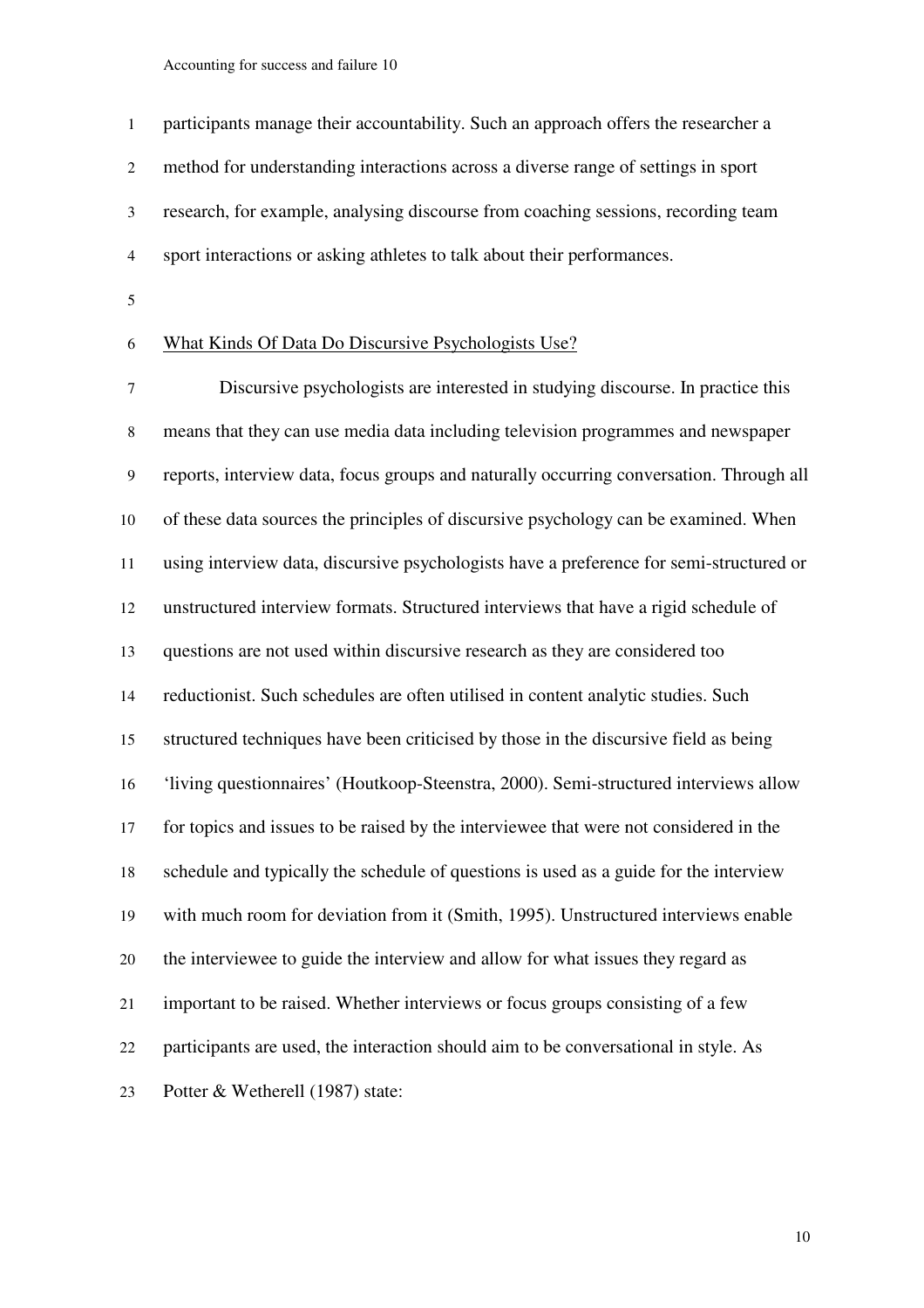| $\mathbf{1}$     | It is important to stress that since the interview is no longer considered a            |
|------------------|-----------------------------------------------------------------------------------------|
| $\overline{2}$   | research instrument for accurately revealing an unbiased set of opinions, but seen as a |
| $\mathfrak{Z}$   | conversational encounter, the researcher's questions become just as much a topic of     |
| $\overline{4}$   | analysis as the interviewee's answers. These questions set some of the functional       |
| 5                | context for the answers and they must be included. (p.165).                             |
| 6                |                                                                                         |
| 7                | <b>Transcribing Data</b>                                                                |
| 8                | Once the data has been collected, a written version or transcript needs to be           |
| $\boldsymbol{9}$ | produced for analysis. A transcript provides a permanent and accessible record of       |
| 10               | speech data that can be used alone for analysis or if desired in conjunction with the   |
| 11               | original tape. In discursive psychology most data is transcribed using a special system |
| 12               | developed for conversation analysis (Atkinson & Heritage, 1984) which adds full         |
| 13               | intonation, such as pauses, emphasis, overlaps in speech and so on, to the transcript.  |
| 14               | The transcription notation is summarised in the Appendix.                               |
| 15               |                                                                                         |
| 16               | <b>Analysing Discourse</b>                                                              |
| 17               | In this section, ways of analysing discourse will be discussed. However, it is          |
| 18               | not a simple process to explain, as Gill (1996) notes:                                  |
| 19               |                                                                                         |
| 20               | "It is much easier to explicate the central tenets of discourse analysis than it is     |
| 21               | to explain how actually to go about analysing discourse. In attempting to specify the   |
| 22               | practice of discourse analysis, one walks a tightrope between, on the one hand, what    |
| 23               | one might call the 'recipe book' approach to doing research, which involves laying out  |
| 24               | procedures step by step, and, on the other hand, the complete mystification of the      |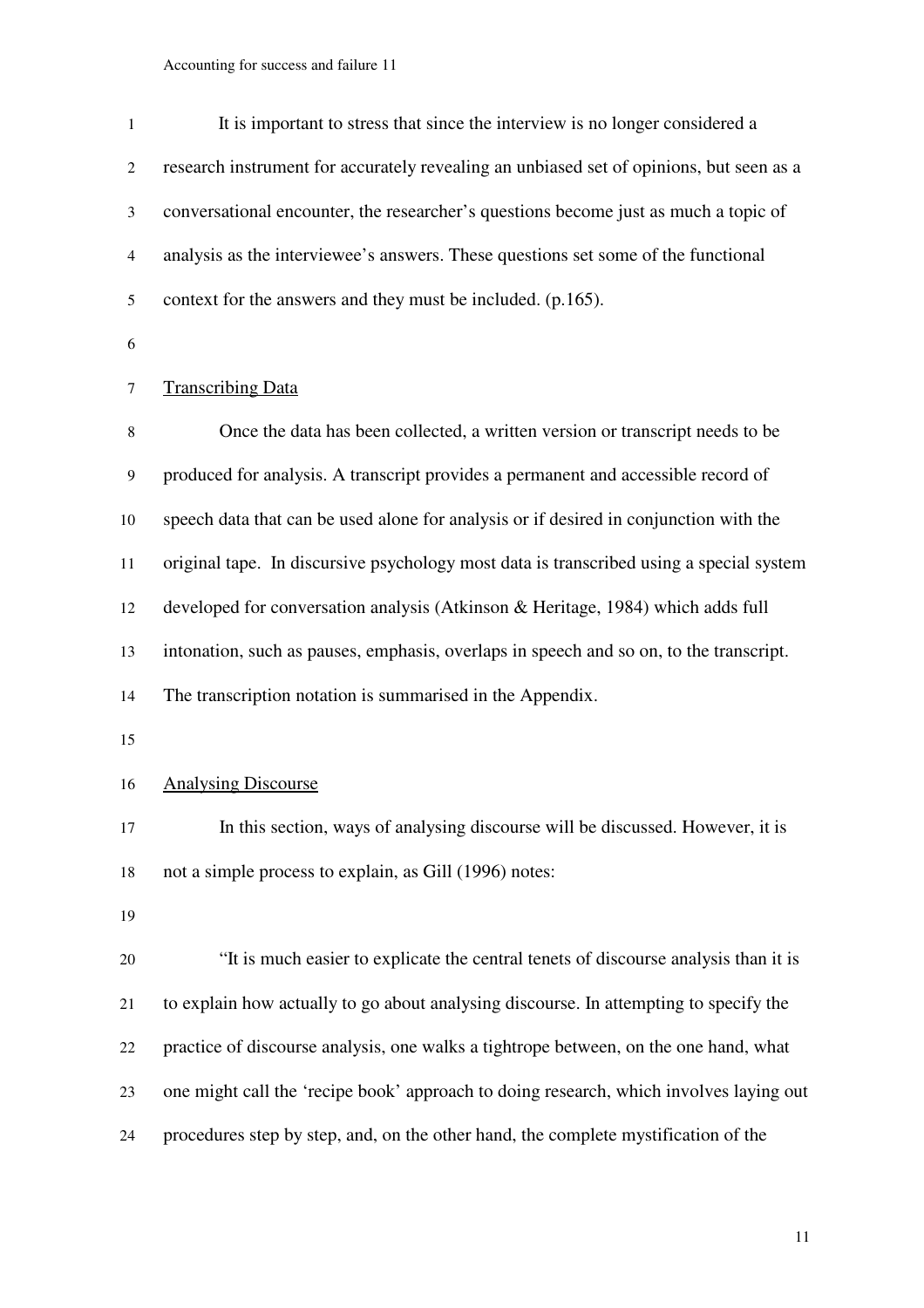process. Neither of these is satisfactory. While the attraction of the methodological recipe is easy to understand, somewhere between 'transcription' and 'writing up', the essence of doing discourse analysis seems to slip away; ever elusive, it is never quite captured by descriptions of coding schemes, hypotheses and analytical schemas". (p. 143).

Gill's quote demonstrates the complexities of defining analysis. There is not a prescribed method but rather it is "like riding a bike" (Potter & Wetherell, 1987, p.168). There are however a number of general steps that are followed when conducting a discursive analysis. Firstly, it requires a thorough reading and familiarity with the data. Once the data has been transcribed, the researcher needs to immerse themselves within the data. Discursive analysis is as previously noted, participant led rather than analyst led. As a result, the analyst analyses what emerges from the data, that is what the participants make relevant. This process has been termed 'unmotivated looking' (Psathas, 1995). In the case of an interview interaction, both interviewer and interviewee are treated as participants as both have had a role in the interaction and construction of what has been said and the analysis is performed at the micro-level of talk.

The analysis proceeds as the analyst identifies the prevalent themes or ways of talking in the discourse. There is no set number of analysts working on a transcript. It can be an individual pursuit or there may be a number of analysts working with the same data. Once themes have been identified, the analyst begins coding each instance where the theme has occurred and looks at what the invocation of theme is accomplishing in the context of the interaction. In addition, conversational analytic concerns such as the way the talk is put together in terms of emphasis and turn taking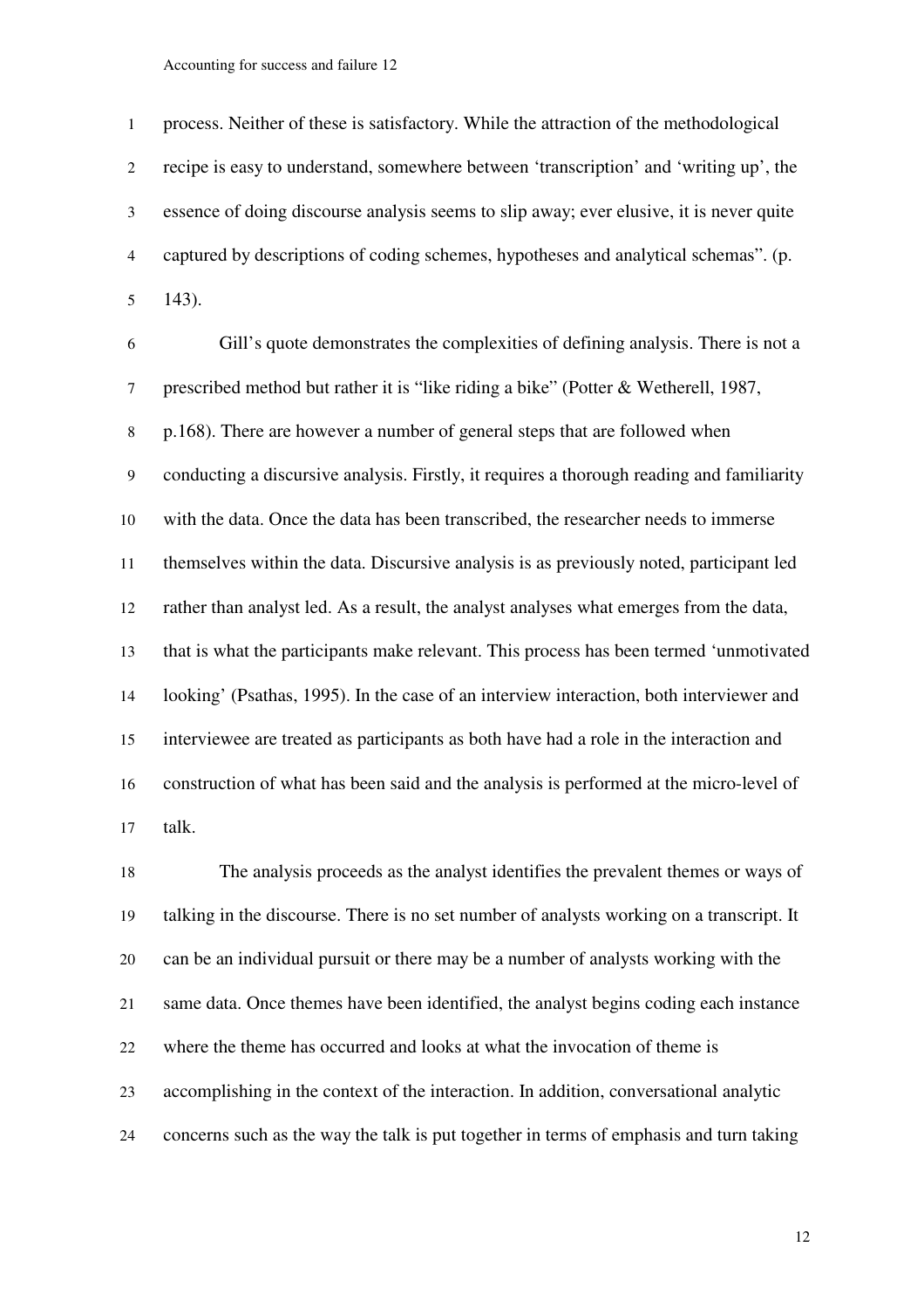| $\mathbf{1}$   | are also considered. Similarities and differences in themes are searched for and a key     |
|----------------|--------------------------------------------------------------------------------------------|
| 2              | aspect of this is deviant case analysis. A deviant case is one that may seem initially not |
| 3              | to fit with the rest of the data. Such cases are investigated and their use in the context |
| $\overline{4}$ | of the interaction. By doing deviant case analysis, often it uncovers more about the       |
| 5              | ways in which the themes are working for the participants. Grounded theory, another        |
| 6              | qualitative method, does something similar to this with their negative case analysis.      |
| 7              | However, other methods such as content analysis may not classify such responses and        |
| 8              | term them as irrelevant. Examples of such discursive themes will be shown later in the     |
| 9              | paper when analysis is presented to demonstrate how athletes talk about good and poor      |
| 10             | performances in competition.                                                               |
| 11             |                                                                                            |
| 12             | <b>Issues Of Generalising Claims, Reliability And Validity</b>                             |
| 13             | Qualitative research often uses small samples and hence a common criticism                 |
| 14             | from quantitative researchers concerns making generalisations from the data.               |
| 15             | Discursive work does not attempt to generalise its findings beyond the data. This is       |
| 16             | linked to one of the key principles of discursive psychology, that any utterance or talk   |
| 17             | is not separable from its context. Hence, in the case of interviews looking at success or  |
| 18             | failure, it is acknowledged that the discourse was specifically produced to manage that    |
| 19             | particular interaction. However, this is not to say that comparisons between data sets     |
| 20             | can not be made. Work within the areas of discursive psychology and conversation           |
| 21             | analysis uncover mundane ways of talking and conversational rules that can be seen         |
| 22             | across many different interactions and topic areas. For example, different athletes        |
| 23             | managing agency for success in interview interactions may use similar ways of              |
| 24             | talking, such as 'doing modesty' (Finlay & Faulkner, 2003; Locke, 2001).                   |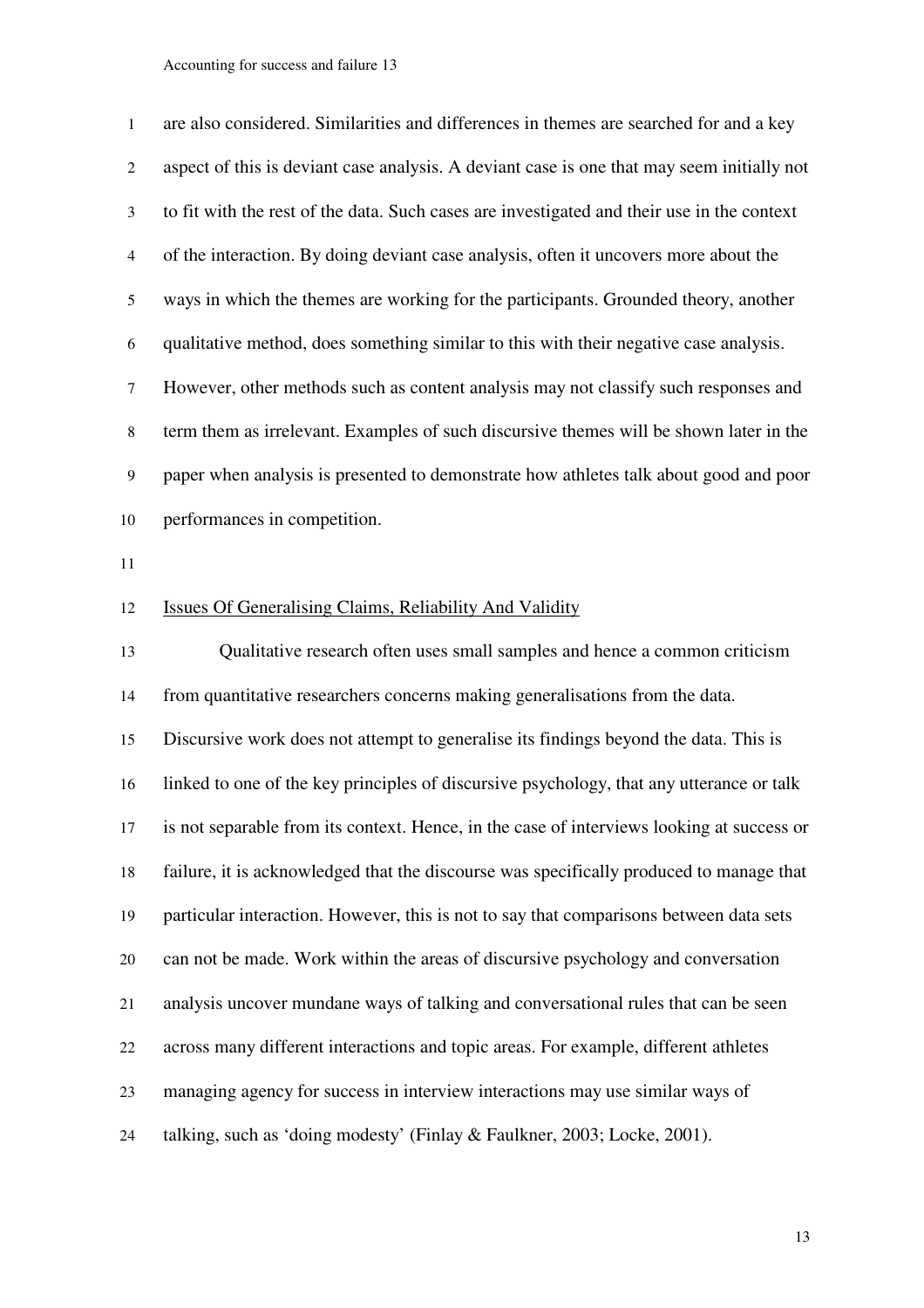| 1              | Maintaining reliability and validity are another key concern for quantitative             |  |  |  |
|----------------|-------------------------------------------------------------------------------------------|--|--|--|
| $\overline{c}$ | researchers. Qualitative research if it is to be taken seriously as scientific work needs |  |  |  |
| 3              | to consider reliability and validity. However, concerns of reliability and validity as    |  |  |  |
| $\overline{4}$ | they are often conceived are linked to an epistemology of empiricism (Buttny, 1993),      |  |  |  |
| 5              | typically the realm of quantitative research. As there are many different qualitative     |  |  |  |
| 6              | methods, analysts argue that depending on the research methodology utilised, there is     |  |  |  |
| $\tau$         | a need to evaluate the research in its own terms (Reicher, 2000). With reference to       |  |  |  |
| $\,8$          | discursive work, the criteria for evaluation should be trustworthiness and soundness      |  |  |  |
| 9              | (Silverman, 1993). There are some general research practices that should be followed      |  |  |  |
| 10             | to establish validity and reliability. For example, the analyst should avoid making       |  |  |  |
| 11             | anecdotal claims but rather deal with the prevalent participant concerns emerging from    |  |  |  |
| 12             | the data and thoroughly interrogate deviant cases (Potter, 1996a; Silverman, 1993). A     |  |  |  |
| 13             | discursive psychological approach that draws on the tools of conversation analysis        |  |  |  |
| 14             | (Sacks, 1992) has within its methodological procedures, ways of addressing reliability.   |  |  |  |
| 15             | As Peräkylä (1997, p. 206) notes reliability in conversation analytic studies is achieved |  |  |  |
| 16             | through selecting what to record, getting good quality recordings and producing           |  |  |  |
| 17             | detailed transcripts.                                                                     |  |  |  |
| 18             | Thus far in the paper philosophical assumptions of qualitative and                        |  |  |  |
| 19             | constructionist research have been considered and the principles and practicalities of a  |  |  |  |
| 20             | discursive approach to sport data have been discussed. The final section of the paper     |  |  |  |
| 21             | considers a working example of a discursive psychological analysis on sport data.         |  |  |  |
| 22<br>23       | An Example Of Discursive Psychology In Sport Research                                     |  |  |  |
| 24             | The section focuses on demonstrating how a discursive analysis would treat                |  |  |  |
| 25             | interview data from sports performers. The data is comparative and concerns athletes'     |  |  |  |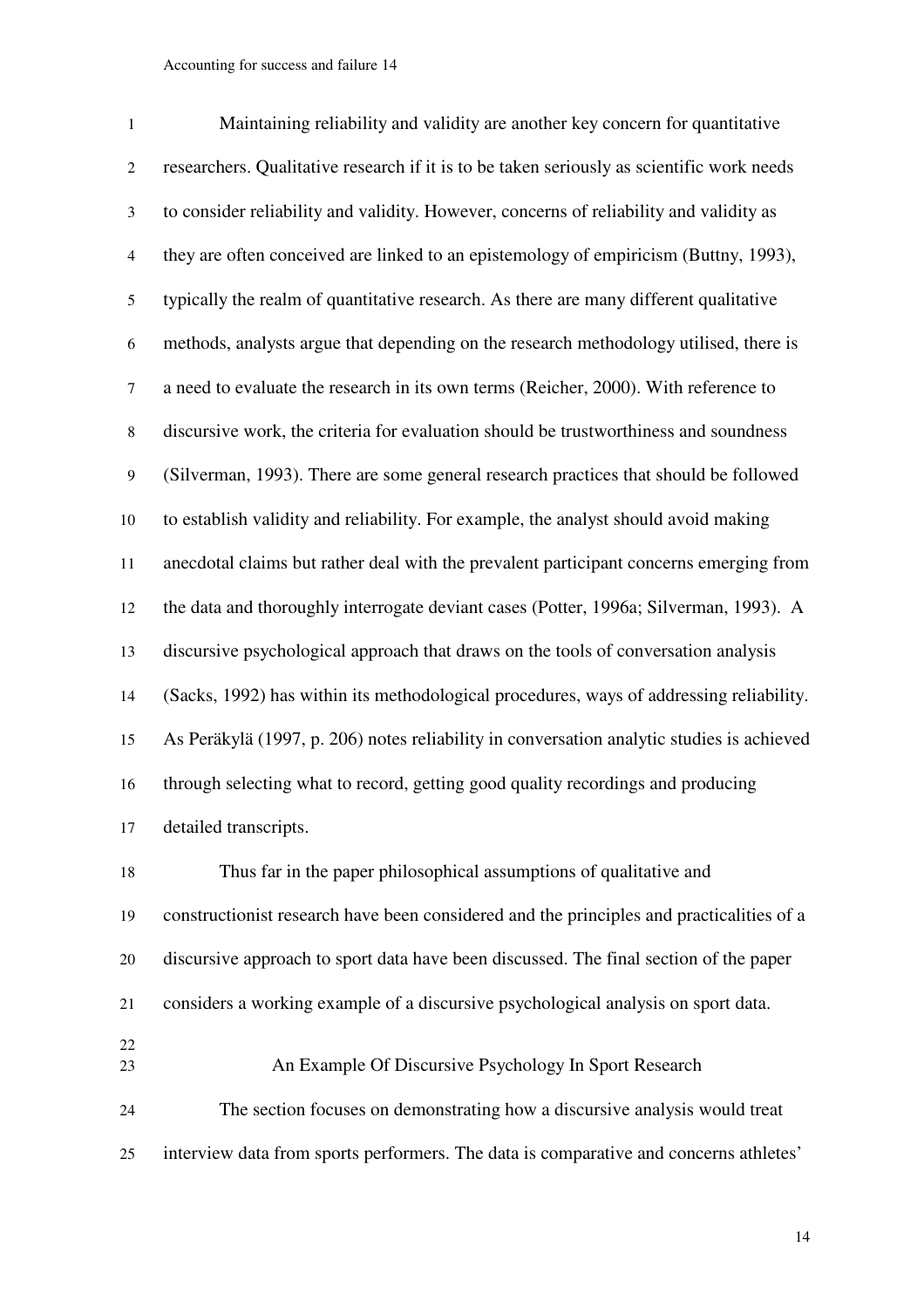| $\mathbf{1}$ | talking about a good and poor performance at international level. This section             |
|--------------|--------------------------------------------------------------------------------------------|
| 2            | discusses how success and failure have typically been addressed in the sport literature,   |
| 3            | most notably by attribution theory, before moving on to presenting two athletes            |
| 4            | accounting for their performances.                                                         |
| 5            |                                                                                            |
| 6            | <b>Accounting For Success And Failure</b>                                                  |
| 7            | Accountability is a central concern of discursive psychology and refers to how             |
| 8            | participants attend to their agency, responsibility and justifications when giving their   |
| 9            | versions of events. In the case of the interviews, a discursive psychological analysis     |
| 10           | focuses on how athletes attend to issues such as their personal agency and                 |
| 11           | responsibility for the result, and how they manage issues of blame for a poor result.      |
| 12           | Success and failure have been studied in the sports literature as tied to attribution      |
| 13           | theory (e.g. Biddle, 1993; Weiner, 1986) and its effect on internal factors, such as self- |
| 14           | efficacy, have been considered (Gernigon & Delloye, 2003). Attribution theory              |
| 15           | (Heider, 1958; Kelley, 1967, 1973) is concerned with how people make causal                |
| 16           | explanation and it regards individuals as "naïve scientists" who are constantly trying to  |
| 17           | make sense of their own behaviour. It describes the processes of explaining events and     |
| 18           | the behavioural and emotional consequences of those explanations and claims that           |
| 19           | people act on the basis of their beliefs. Attribution theory has been challenged from a    |
| 20           | discursive psychological perspective by Edwards $\&$ Potter (1992) who argue that          |
| 21           | attributions can be studied as situated discourse. They critique traditional attribution   |
| 22           | studies by saying that:                                                                    |
| 23           | [a]ttribution workers have concentrated on people's identification of blame and            |
|              |                                                                                            |

responsibility without considering the way that such identifications when displayed in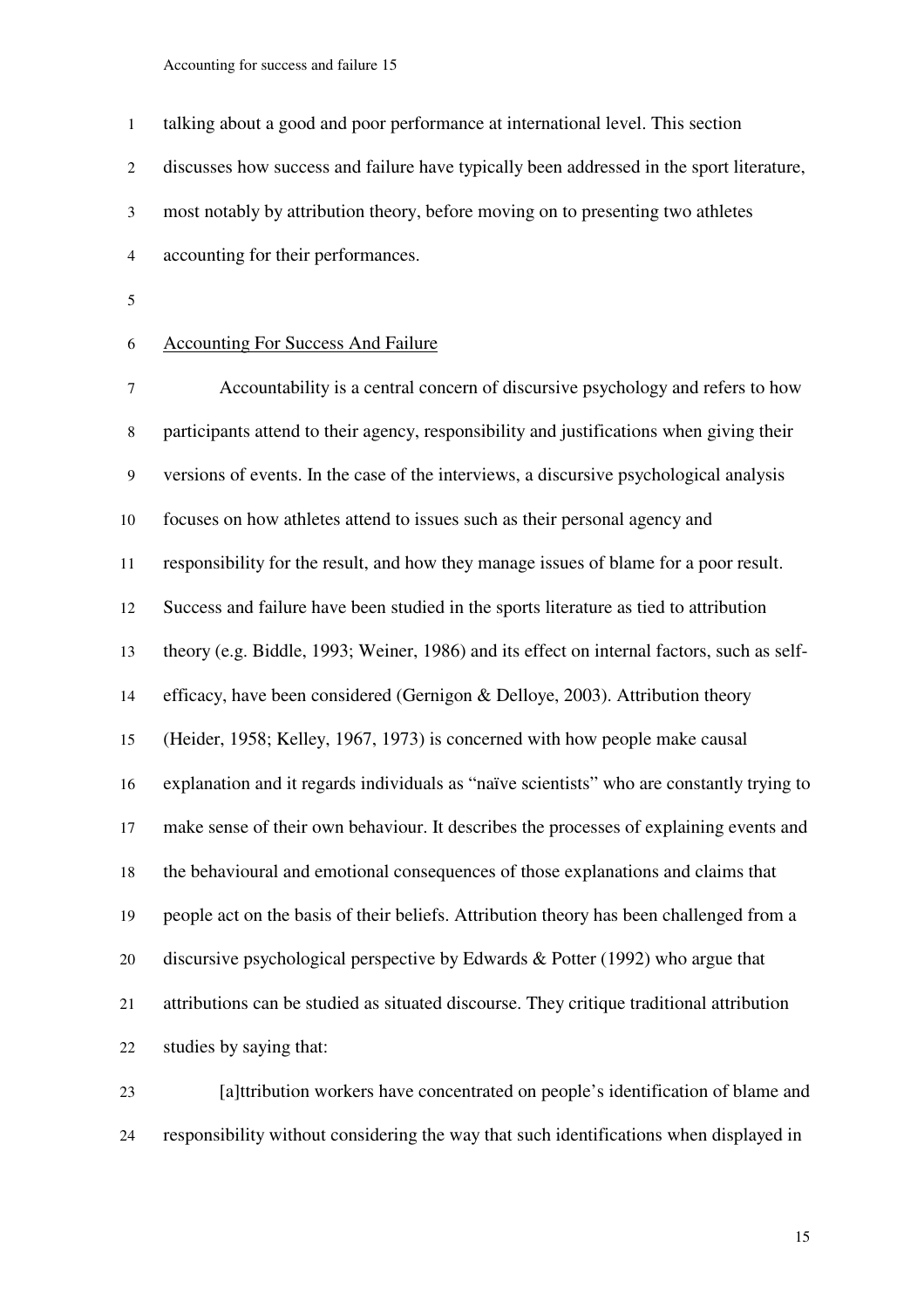talk are themselves related to issues of blame and responsibility. Put simply, what is absent is an understanding of the attributional work done by attribution talk.

(p. 126)

More recently attribution theory has been challenged in the sport literature (Finlay & Faulkner, 2003). Sellars (2003) claims that due to problems with research methodology, attributions should be studied using natural discourse in order to identify the speaker's causal beliefs. Finlay & Faulkner (2003) applied a conversational analytic procedure to sport data and argued that attributions should be studied as a strategy for managing conversation (Edwards & Potter, 1992). This is where a discursive psychological perspective to sport science, in particular sport psychology, becomes relevant as it enables us to study at a micro-level, the elaborate accounts that are produced by athletes for performance. Analysing data in this way enables the analyst to disassemble how the accounts are constructed and uncover the strategies that athletes' use to manage their accountability or responsibility for the outcome of the performance.

From a constructionist and discursive perspective little work has been conducted regarding how athletes account for success and failure, particularly within the sport psychology literature. However, within the sociology literature Emmison (1987, 1988) looked at the organisation of ceremonial discourse in accounting for success and failure. From a conversation analytic perspective, he analysed the social organization of speeches that are given after sporting performances and discussed their links with previous studies on ceremonial discourse (e.g. Mulkay, 1984). Emmison's analysis demonstrated that in such discourse, winners downgraded the praise they received for their success, whilst losers tended to be commiserated for their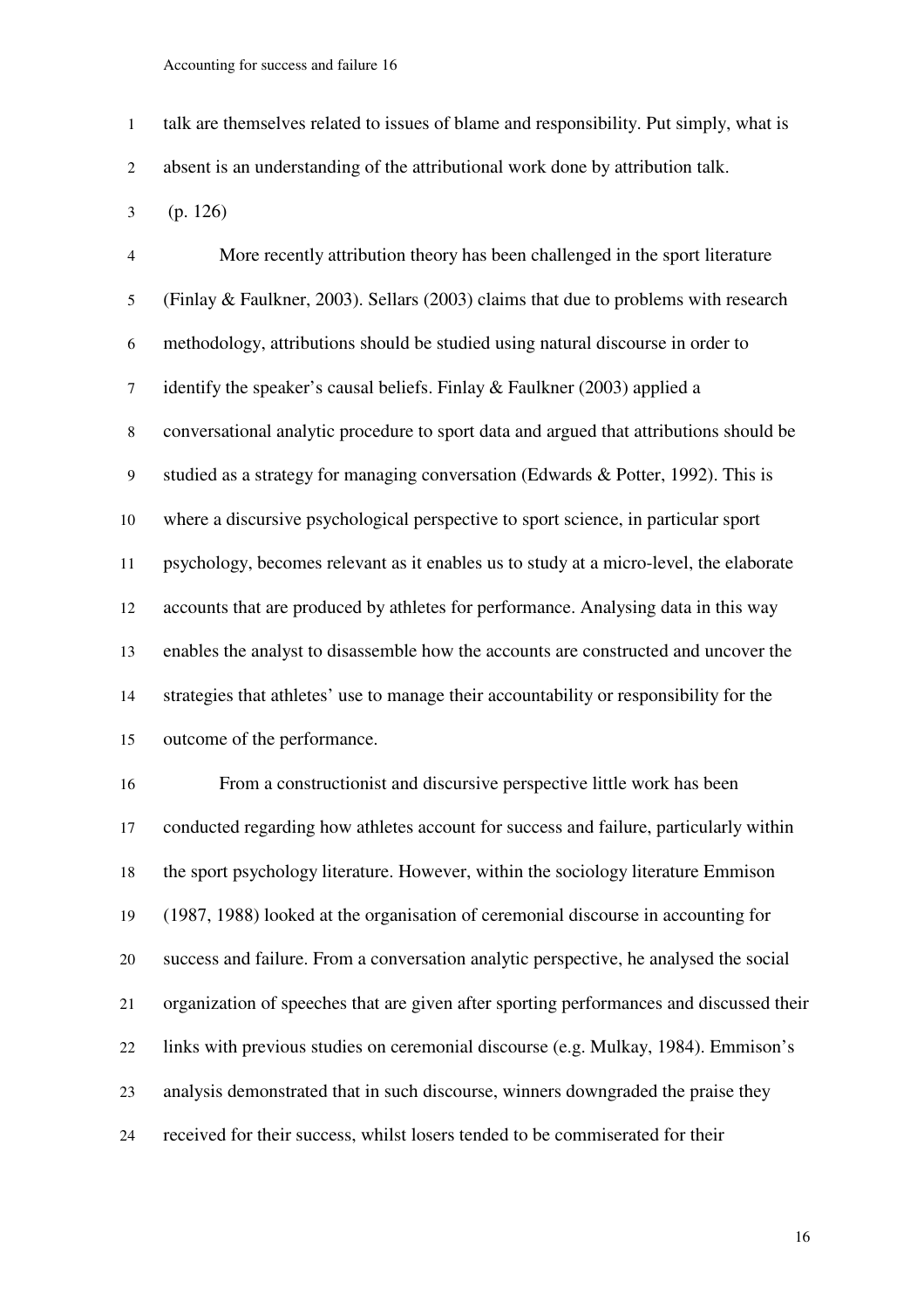performance rather than being condemned. He noted that victories and defeats are "seldom seen in isolation", but rather the victor's response alluded to "chance and circumstance" (Emmison, 1987, p.98). Such responses link in with more recent work considering accounting for success in sport, in particular displaying modesty (Finlay & Faulkner, 2003; Locke, 2001).

# The Data Set

The interviews were semi-structured and asked athletes to narrate their experiences of competition, with specific reference to the emotions that they experienced across the time frames of pre-, during- and post a good performance and a poor performance. After an initial pilot interview, fourteen interviews were conducted with *high-level* athletes, who were selected on the basis that they had competed for their country at either junior or senior level in their chosen sport. The main focus of the interview schedule was to ascertain emotional experience across competition. However, the interviews became more conversational in style and the athletes provided full accounts of their good and poor performances. The majority of the sample due to age, were coming to the end of their junior careers and beginning to compete at senior level. The majority of participants were collegiate athletes and the others were recruited through contacts within sporting societies. The pilot interview was not audio taped but was an opportunity to check whether the interview questions were satisfactory. The interviews took place in the interviewer's residence over a period of one month. The data collection procedure operated on informed consent, whereby the participants were informed of the purposes of the study and their rights within the research process. They were promised anonymity and all names and other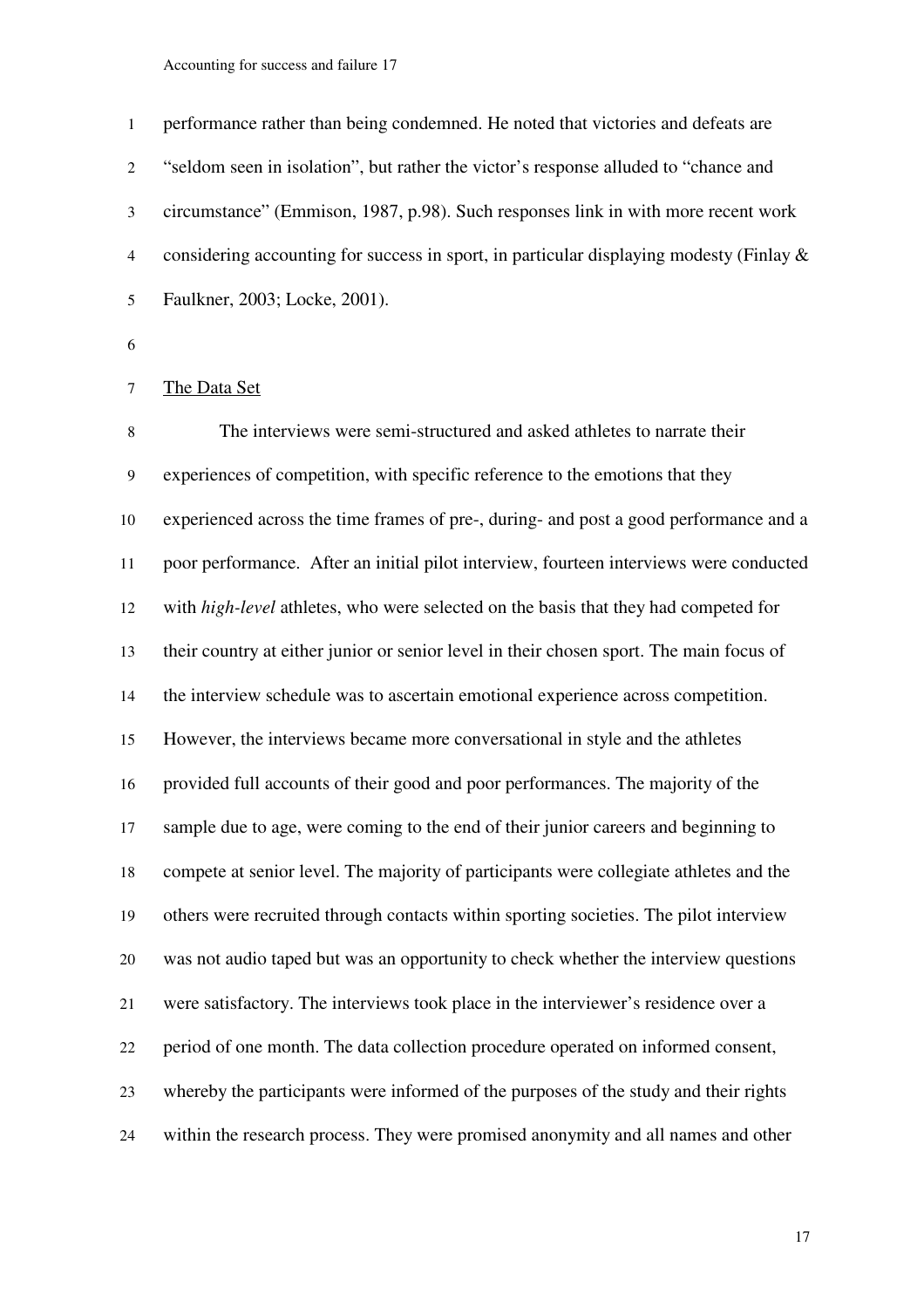identifying features such as places, names of competitions were changed to pseudonames.

The resulting tapes were transcribed according to conventions established for conversation analysis (Atkinson & Heritage, 1984). The transcripts were read repeatedly and sections were identified and coded related to how athletes talked about a good and poor performance. Several themes emerged from the data. When accounting for success, themes prevalent in the data included 'doing being an international', 'the use of heroic narratives' and 'softeners, modesty and luck'. It is this final theme that will be considered in this paper. When accounting for poor performance, the athletes tended to structure their accounts in narrative or storied form. Themes included 'accounting for being there', 'accounting for lack of preparation', and lastly, 'managing agency and blame' (Locke, 2001).

## Accounting For Success: 'Softeners, Modesty And Luck'

This theme focuses on accounts of successful performances and examines how athletes may soften their accounts with claims of 'luck' and other factors to dilute their agency for the performance and 'do modesty'. Modesty in this sense refers to playing down one's achievements and the extracts demonstrate how athletes may construct their talk to 'do modesty' or to avoid being seen as immodest when talking about their success. The extracts used to illustrate this dilution of agency come from an account from Barry who is discussing his win over a much higher ranked opponent in an international golf tournament between two countries.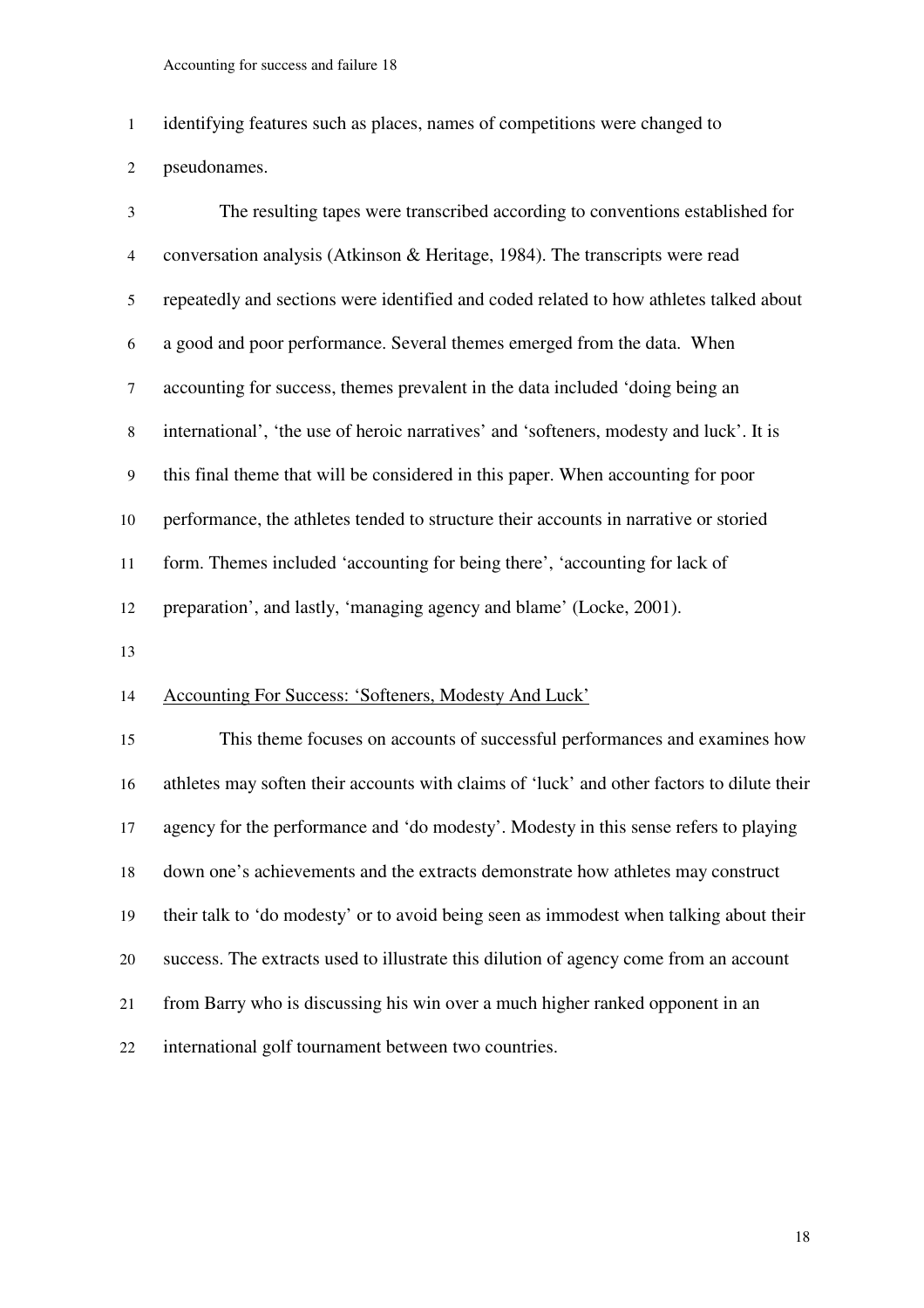```
1 
2 Extract 1: Barry: 6-7 
3 1 Int: <sup>o</sup>so what was the final (0.2) (result)<sup>o</sup>
4 2 Barry: and uh (0.4) I won by a hole in the final 
5 3 Int: right (0.4) excellent 
6 4 Barry: but u:m (0.4) and then I lost >my second match< heh 
7 5 heh 
8 6 Int: oh (.) that's okay (0.6) so um (0.6) on the first 
9 7 six holes when you were leading 
10 8 Barry: [yeah, 
11 9 Int: [and you felt good (0.2) what emotions were you 
12 10 actually 
13 11 Barry: I was u:m (0.6) excited I was feeling "yeah (0.2) 
14 12 this is good" 
15 13 Int: °ye[ah°] 
16 14 Barry: [goo]d day (0.4) I was lucky, I was feeling 
17 15 lucky that day as well 
18 
19 Barry gives the interviewer the result of the match in line 2 that he won by a
```
hole. The interviewer in line 3 comes in with a typical interview response with "right" acknowledging her receipt of the information, followed by an appropriate evaluation of what he has just said, "excellent". In Barry's next turn is what could be termed as "performing modesty" or a softening of his telling about winning the match, in that he predicates this turn with a contrastive or modifying "but" before saying that he "lost his second match" (line 4), followed by laughter. By claiming that he lost the next match, it dilutes his huge achievement in this match. In line 6 the interviewer displays some evaluative delicacy (or receiving of a repair of what might otherwise be an unvarnished "excellent") to what Barry has said with her "oh that's okay" before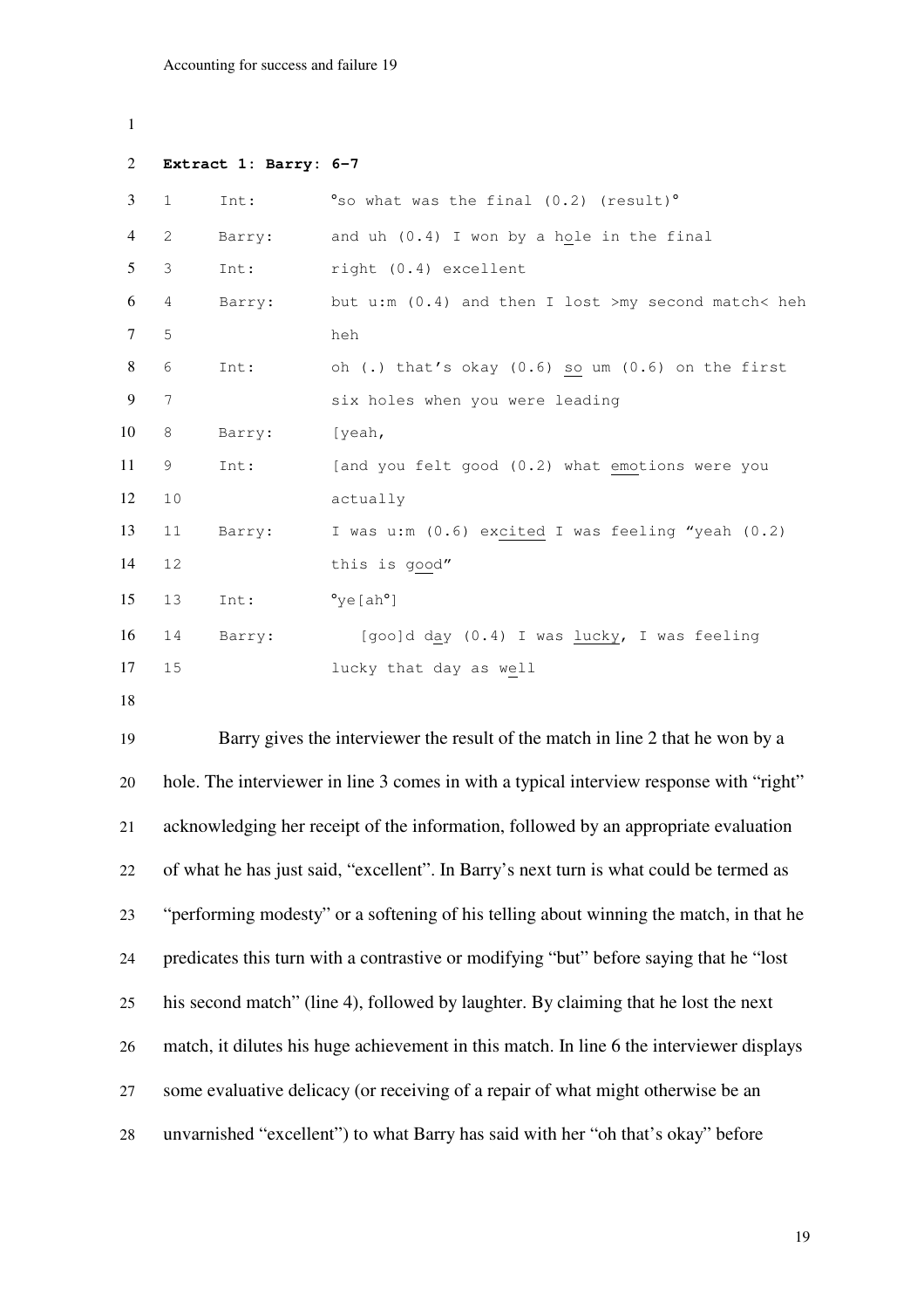| $\mathbf{1}$   | moving back to the interview schedule and asking Barry when he was leading on the         |  |  |  |  |
|----------------|-------------------------------------------------------------------------------------------|--|--|--|--|
| 2              | first six holes, what emotions was he experiencing (lines 9-10). Barry replies that he    |  |  |  |  |
| $\mathfrak{Z}$ | was "excited" (line 11) before moving on to active voicing (Wooffitt, 1992) of his        |  |  |  |  |
| $\overline{4}$ | feelings and thoughts at this point in the match, that he was feeling "yeah this is good" |  |  |  |  |
| $\mathfrak s$  | (lines 11-12). He continues that he was having a "good day" (line 14) and then comes      |  |  |  |  |
| 6              | in with the counter to any notion that he might be boasting or bragging about himself,    |  |  |  |  |
| $\tau$         | that he was "lucky" (line 14) and "feeling lucky" (lines 14-15) that day.                 |  |  |  |  |
| $\,8\,$        | In this extract, Barry has narrated the events of the match and managed his               |  |  |  |  |
| 9              | agency for the result. He has done this in two main ways. The first is after he has       |  |  |  |  |
| 10             | explained that he won the match, he immediately tells the interviewer that he lost the    |  |  |  |  |
| 11             | next match and thus plays down his achievement. The second way is through his use         |  |  |  |  |
| 12             | of "softeners", that he was "lucky" that day, rather than stating that he won because he  |  |  |  |  |
| 13             | was better than his opponent. Such claims enable Barry to talk about his success          |  |  |  |  |
| 14             | without appearing as being immodest about his achievements.                               |  |  |  |  |
| 15             | The second extract happens shortly after the first and as the result is given in          |  |  |  |  |
| 16             | the first extract that he won on the last hole, Extract 2 concerns Barry telling the      |  |  |  |  |
| 17             | interviewer his version of events at the end of the game.                                 |  |  |  |  |
| 18             |                                                                                           |  |  |  |  |
| 19             | Extract 2: Barry 8                                                                        |  |  |  |  |
| 20             | =basically, $(0.4)$ what came into- $(0.6)$<br>1<br>Barry:                                |  |  |  |  |
| 21             | $\mathbf{2}$<br>the last hole was (.) (by) experience and                                 |  |  |  |  |

22 3 (0.2) I cou- (.) I couldn't-  $(0.6)$  I  $tried$  as</u>

23 4 much to control it but I couldn't control it-

5 (.) it- it just came (0.4) >I wasn't, I

7 hard- (0.4) tried to think about it

6 wasn't< thinking about it (0.2) I tried as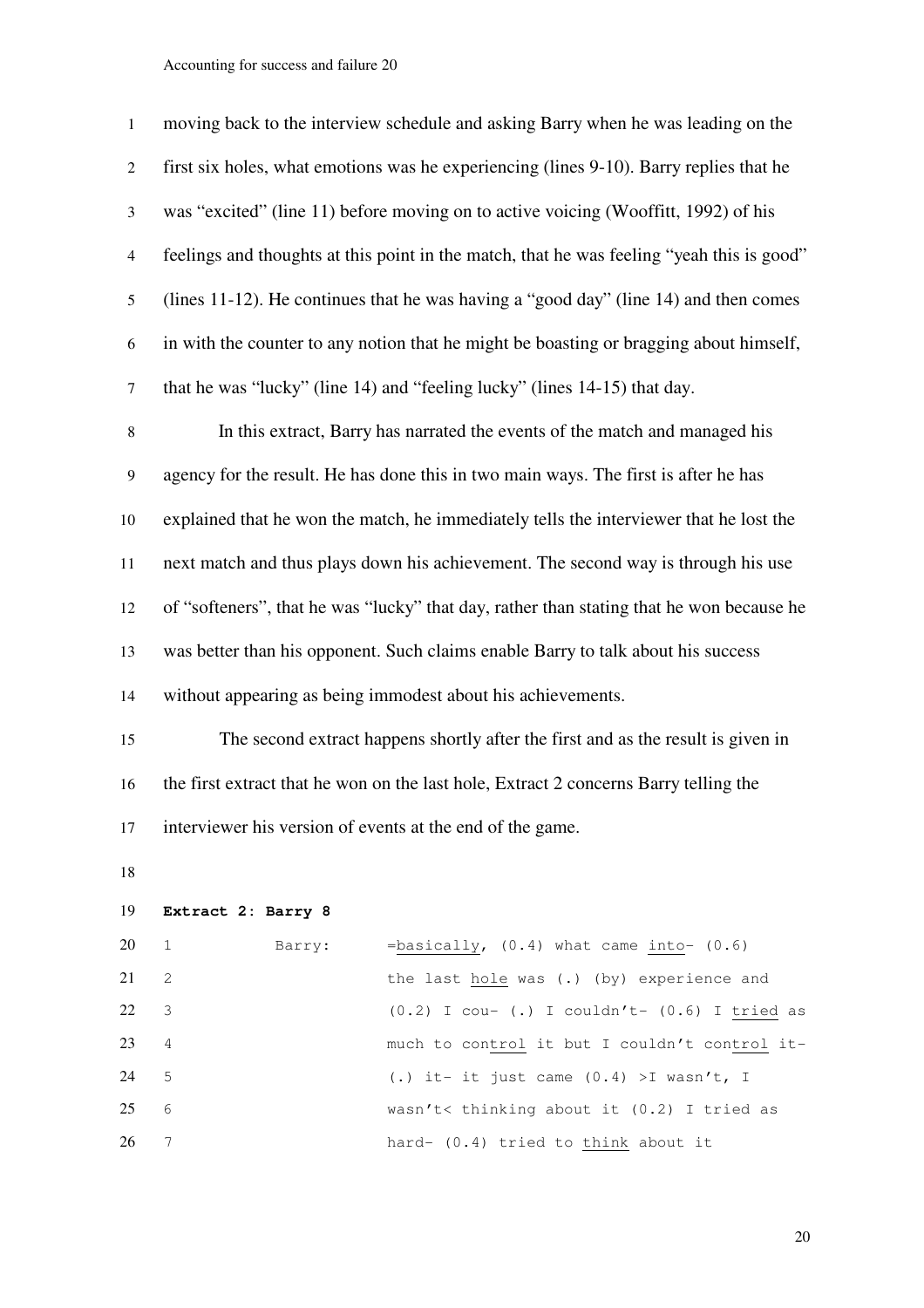| 1              | 8                                                                                          | Int:   | mmm                                                                                       |  |
|----------------|--------------------------------------------------------------------------------------------|--------|-------------------------------------------------------------------------------------------|--|
| 2              | $\mathsf 9$                                                                                | Barry: | but- (0.4) it just came-                                                                  |  |
| 3              | 10                                                                                         | Int:   | >what just came<                                                                          |  |
| $\overline{4}$ | 11                                                                                         | Barry: | the $(je-)$ (.) like uhm (.) my swing and                                                 |  |
| 5              | 12                                                                                         |        | $(0.4)$ luck $(.)$ >I dunno it just< $(0.4)$                                              |  |
| 6              | 13                                                                                         |        | everything just (0.2) fell into place (0.6)                                               |  |
| 7              | 14                                                                                         |        | and uhm: $(0.4)$ and- $(.)$ but I couldn't                                                |  |
| 8              | 15                                                                                         |        | control it (0.4) whatever came I couldn't-                                                |  |
| 9              | 16                                                                                         |        | $(0.2)$ I didn't $(0.2)$ like: uhm $(0.2)$ demand                                         |  |
| 10             | $17$                                                                                       |        | it to happen                                                                              |  |
| 11             |                                                                                            |        |                                                                                           |  |
| 12             |                                                                                            |        |                                                                                           |  |
| 13             |                                                                                            |        | He begins that what happened on the last hole was questionably due to                     |  |
|                |                                                                                            |        |                                                                                           |  |
| 14             | "experience" (line 2) before moving on to discussing how he tried but was unable to        |        |                                                                                           |  |
| 15             | "control it" (line 4). It is unclear what the "it" is here but his following account       |        |                                                                                           |  |
| 16             | positions whatever the result of "it" was, that "it just came" (line 9), and that he tried |        |                                                                                           |  |
| 17             | but could not think about "it". This account is vague and the interviewer asks Barry to    |        |                                                                                           |  |
| 18             | specify ">what just came<" (line 10), i.e. what is the "it" he is referring to. Barry      |        |                                                                                           |  |
| 19             | specifies that it was a mixture of his "swing" (line 11) and "luck" (line 12), and for him |        |                                                                                           |  |
|                |                                                                                            |        |                                                                                           |  |
| 20             |                                                                                            |        | at that moment "everything just (0.2) fell into place" (line 13). The use of "everything" |  |
| 21             |                                                                                            |        | here as an extreme case formulation (Pomerantz, 1986) helps mark the situation he is      |  |
| 22             |                                                                                            |        | describing as special or out of the ordinary. He continues that he could not control it   |  |
| 23             |                                                                                            |        | and that he did not "demand it to happen" (lines 16-17). In this extract Barry manages    |  |
| 24             |                                                                                            |        | his version of events by diluting his agency for the performance. He does this through    |  |
| 25             | saying that something happened to him that was out of his control. Such talk may link      |        |                                                                                           |  |
| 26             | into work within sport science on 'the zone' whereby an athlete can achieve                |        |                                                                                           |  |
| 27             |                                                                                            |        | exceptional performance whilst acting almost on autopilot. Through such                   |  |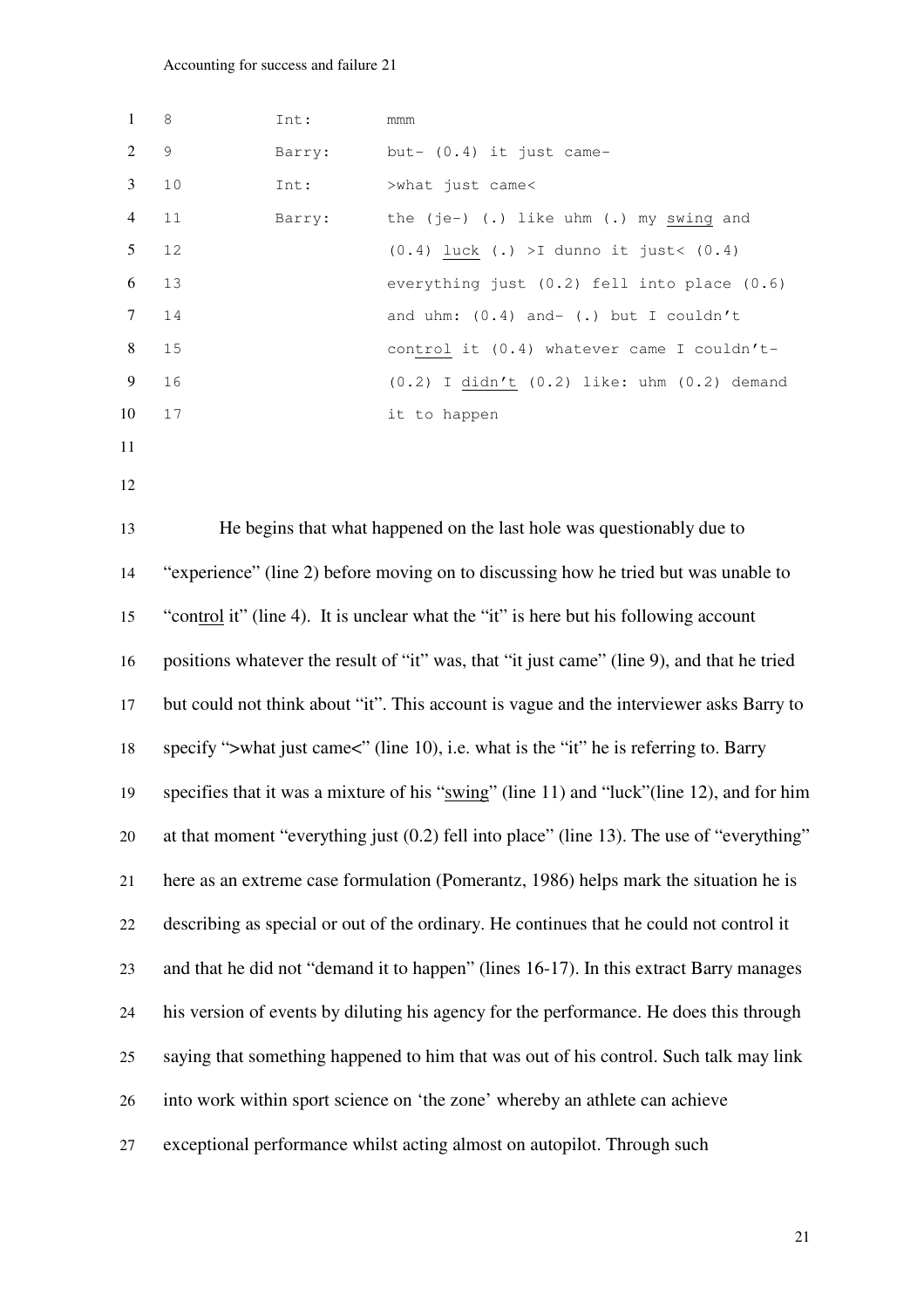constructions of lack of control and luck, Barry softens his agency for the performance and manages his modesty.

## Accounting For A Poor Performance: 'Managing Blame And Accountability'

This theme focuses on athletes' accounting for a poor performance and examines how athletes when constructing their versions of events attend to managing their accountability for the result and ascribe blame to others. The extracts that follow are taken from an interview with Tim, an international rower who is discussing a competition where the crew failed. He has previously said that he was 'subbing in' to the crew due to an injury with a crew member but did not know whether he would be compete in the competition. Extract 3 begins with the interviewer asking Tim when he knew he had been selected to compete.

```
14 Extract 3: Tim: 12 
15 1 Int: >so when did you know you're actually gonna be in 
16 2 the race<
17 3 Tim: u::m (.) >about< two weeks bef↑ore 
18 4 Int: and (.) any (0.2) initial emotions <sup>o</sup>there<sup>o</sup>
19 5 (0.6) 
20 6 Tim: U:m (.) WEll (0.6) >it'd been quite funny< I'd (.) 
21 7 >just done the junior world championships< 
22 8 Int: [yep] 
23 9 Tim: [about] (0.2) three and a half weeks before and I'd 
24 10 be- and then I went straight out to their training 
25 11 camp 
26 12 Int: uh huh 
27 13 Tim: and u:m (1.0) I was just >sort of< (1.0) winding
```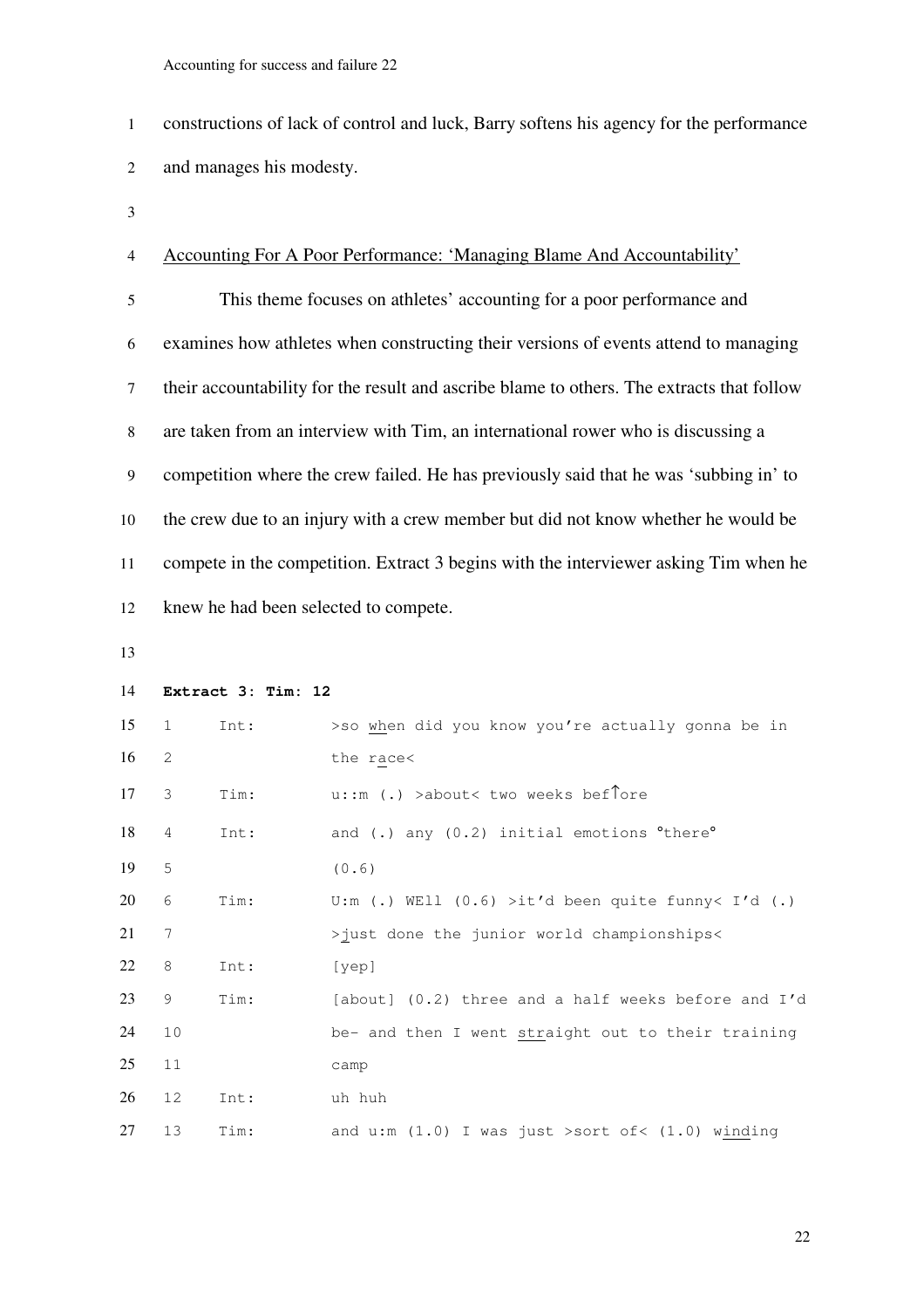| $1 \t14$ |    | down from (.) the high at being at (.) > a world     |
|----------|----|------------------------------------------------------|
| 2 15     |    | championships< and I (0.2) never felt I really       |
| 3 16     |    | $(2.0)$ wanted t- I didn't I thought "oh yeah it'll  |
| 4 17     |    | be great" but (0.6) dunno I'd had an inkling from    |
| 5 18     |    | the word go that it wasn't a particularly quick      |
| 6 19     |    | crew >in fact I thought my junior crew were< $(0.4)$ |
| $7 \t20$ |    | almost (0.2) s:imilar s:peed (0.2) y'know I didn't   |
| 8 21     |    | get in and think "Shit this boats really moving      |
| 9        | 22 | this is going to be great" $(0.2)$                   |

The interviewer's question in lines 1-2 is asks when Tim knew he was "actually gonna be in the race", rather than 'subbing in'. Before producing the time frame of ">about< two weeks bef↑ore" (line 3), there is an orientation to delicacy by Tim's with his "u::m" (line 3). In order to bolster his claim that this time was insufficient, he provides an account of what he had been doing before he was selected. 16 He begins with "WELL  $(0.6)$  >it'd been quite funny" and he had ">just done" the junior world championships (lines 6-7). His use of "quite funny" marks his selection as potentially problematic because he had "just" finished a major competition. Having just finished one major competition and moving on to another one unexpectedly may in itself be a justification for a following poor performance. Tim however does not leave this notion to be inferred by the interviewer and explicitly through the extract explains why this scenario was difficult. There is an orientation to this senior event coming too soon for Tim, particularly in the light of his former constructions of "winding down" from the junior event. He uses language such as "just done" (line 7) and "straight out there" (line 10) to express how insufficient the preparation period was. He produces the notion that he was "winding down from the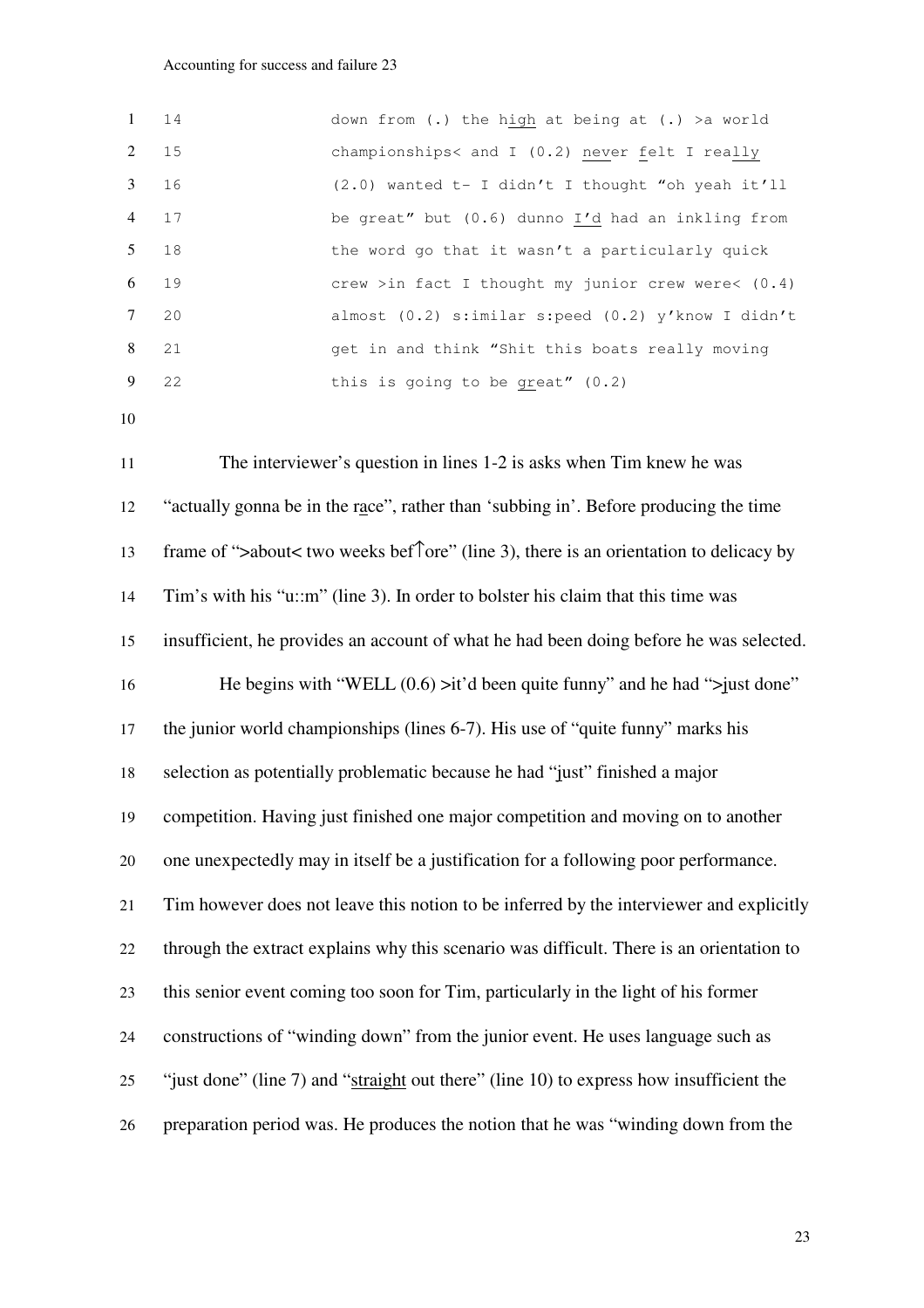high" (lines 14-15) of being at the junior world championships and of course if he has been on a high then this implies that he performed well at the junior world championships.

When discussing his initial feelings about being selected for the senior championships, he says that "I (0.2) never felt I really (2.0) wanted" (line 15) to demonstrate that on some levels he was not bothered about being selected for the competition. The extreme statement of "never" is subsequently softened by him to "I didn't" and then he repairs it to "I thought "oh yeah it'll be great" (line 16). Tim's orientation to his thoughts on being selected (line 16) display the potential problems of the event. Tim's initial extreme statement about not wanting to be there is softened and repaired perhaps to manage the implication that as a talented junior rower being selected to compete in the senior world championships is something to be pleased with and he deals with this in line 16 where he says "oh yeah it'd be great". This statement is immediately followed with a contrastive "but" (Schiffrin, 1987) which signals that Tim suspected that the upcoming race situation may be problematic.

He sets out what the problem was that "I'd had an inkling from the word go" (lines 17-18), that the crew was not particularly fast. The use of "from the word go" is a good formulation for Tim. He did not perform badly and then blame the team, he knew it from the start. The use of "inkling" (line 17) is poignant and crucial in managing Tim's stake in this account, as "inkling" suggests an inference or a gut, almost instinctual feeling, and is a softened version of what he could have said. He goes further to bolster his credibility in terms of the account and in terms of his sporting ability by comparing the speed of the crew to his junior team, who he has previously assessed as being very competent rowers and were "almost (0.2) s:imilar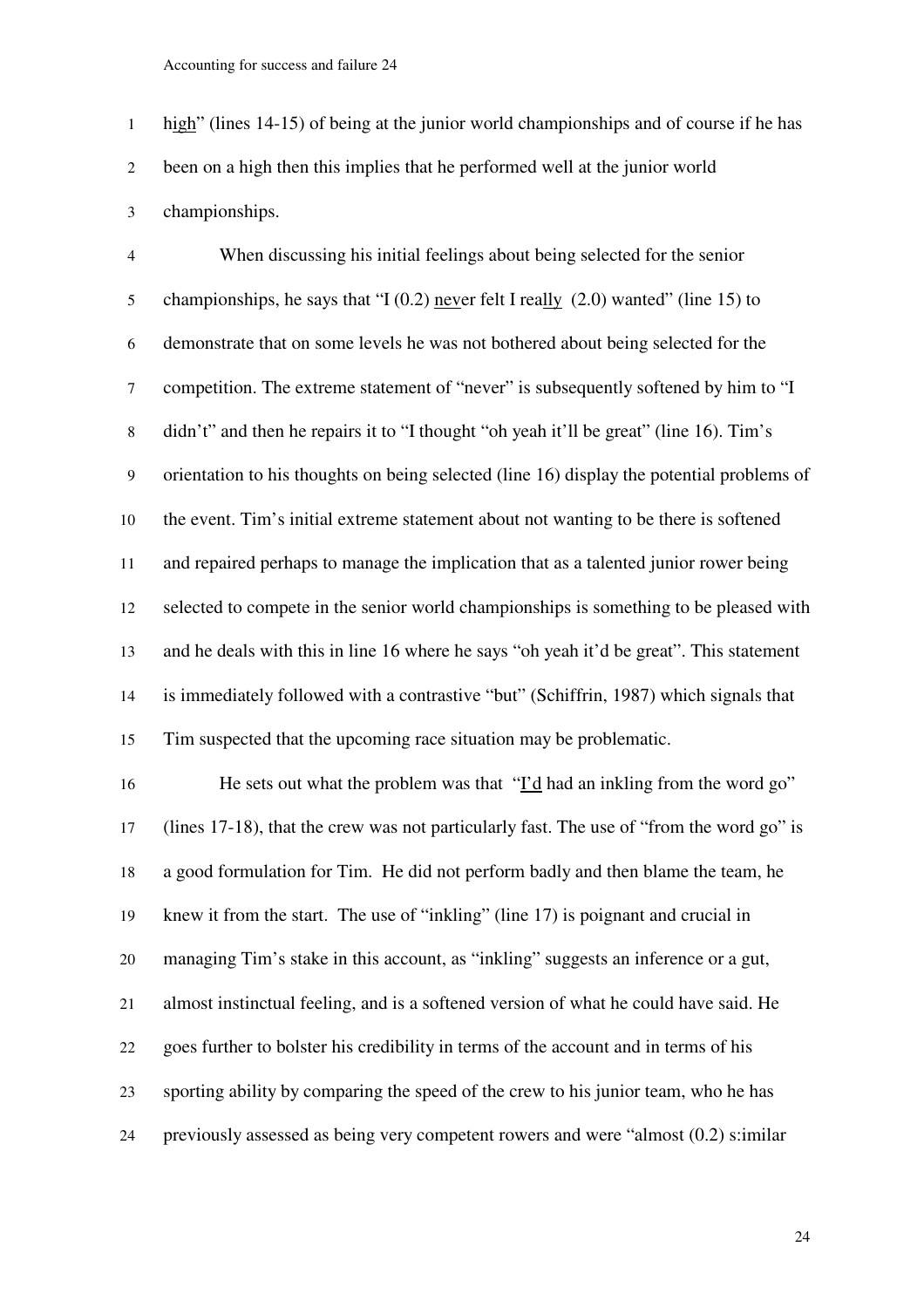s:peed" (line 20). This claim places Tim as a good rower, being that he was a junior, and thus moves the blame for the poor performance away from him, that at this young age he was as good as the seniors with potential room for improvement. This rests on the notion that seniors in any sport should perform at a higher level than their junior counterparts.

In direct contrast to his previously reported thoughts in lines 16-17 that "it'll be great" that he was selected, he constructs a reactive extreme quote of "y'know I didn't get in and think "Shit this boat's really moving this is going to be great" (lines 20-22). His use of "Shit" (line 21) is similar to his use of "oh" (line 16) in that it is constructed as a formulation of what he was not thinking, but might normatively be expected to be thinking.

In extract 3, Tim has managed his accountability for his performance in a number of ways. He has told the interviewer that he had insufficient preparation time to compete to the best of his ability. This lack of preparation is coupled with his prior successful performance at the junior championships immediately before this event. Lastly, he allocates blame to his present crew-mates by inferring that as seniors they were not particularly gifted at their chosen sport.

In the next extract from Tim, extract 4, he is asked explicitly to manage his accountability for the poor performance.

#### **Extract 4: Tim: 19**

|      | $22 \quad 1 \quad \text{Int:}$ | um (.) how accountable did you personally            |
|------|--------------------------------|------------------------------------------------------|
| 23 2 |                                | feel for the result in the race                      |
|      | 24 3 Tim:                      | U:m $(1.2)$ I was made to feel as though >it was um< |
| 25 4 |                                | $(1.8)$ as though I was quite accountable but u-     |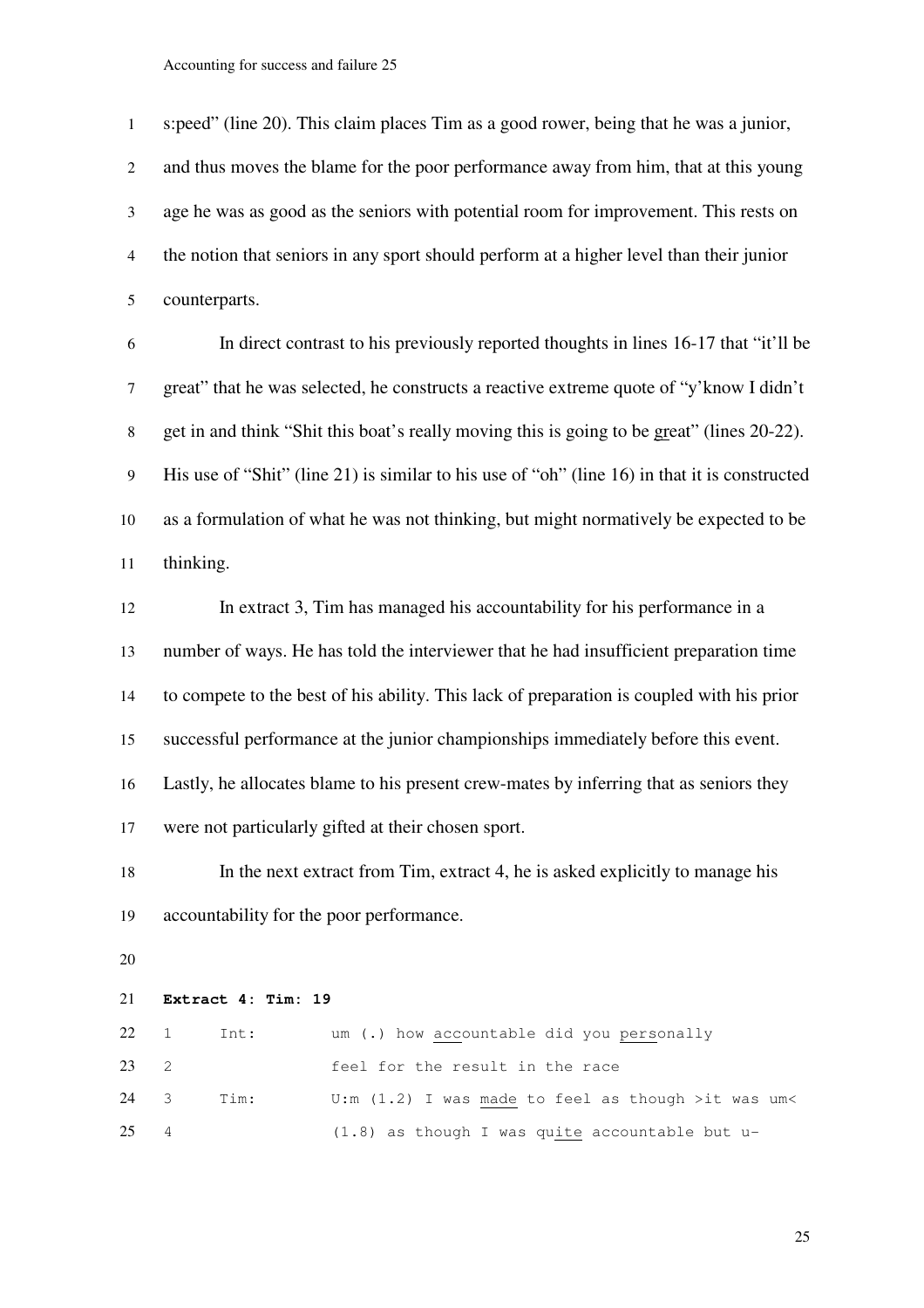| $1 \quad 5$      |    | $(0.2)$ no: I don't think >I was< $(1.0)$ I think us           |
|------------------|----|----------------------------------------------------------------|
| 2 6              |    | ones $(0.2)$ >y'know are just< $(0.8)$ being that age I        |
| $3 \overline{7}$ |    | can't $(1.0)$ compete in- in that $(1.0)$ arena $(0.8)$        |
| $\frac{4}{8}$    |    | as well as I'd be able to in a few years time but              |
| $5 \qquad 9$     |    | (1.6)                                                          |
| 6 10             |    | it wasn't down to me $(1.2)$ <sup>o</sup> that we didn't do so |
|                  | 11 | well $(.)$ but <sup>o</sup>                                    |

The management of blame is called for directly by the interviewer in line 1. She begins with asking Tim how accountable he "personally" felt (line 1) for the result. This category of personally feeling is subjective and the problematic nature of it is picked up in Tim's response in his next turn, signified by the "U:m" and long pause. He constructs his answer that he was "made" (line 3) to feel "quite accountable" (line 4) by inferred others of the coach and the team, but then continues with his previously constructed category of being a junior competitor and inexperienced. He formulates this in generalised terms that he is a member of this category through his use of "us ones" (lines 5-6) who are "that age" (line 6) who do not have the skills to compete in that "arena" (line 7). He continues that he was not able to compete as well as he could have done "in a few years time" (line 8) before explicitly stating with strong vocal 20 emphasis, that it "wasn't down to me" (line 10) that they did not perform "°so well (.) 21 but<sup>o</sup>" (lines 10-11). The "so well" is produced quietly and is a vast minimisation and understatement of the events he has previously described and his use of "but" signifies the already given in the narrative, rival accounts that could be made of his own accountability.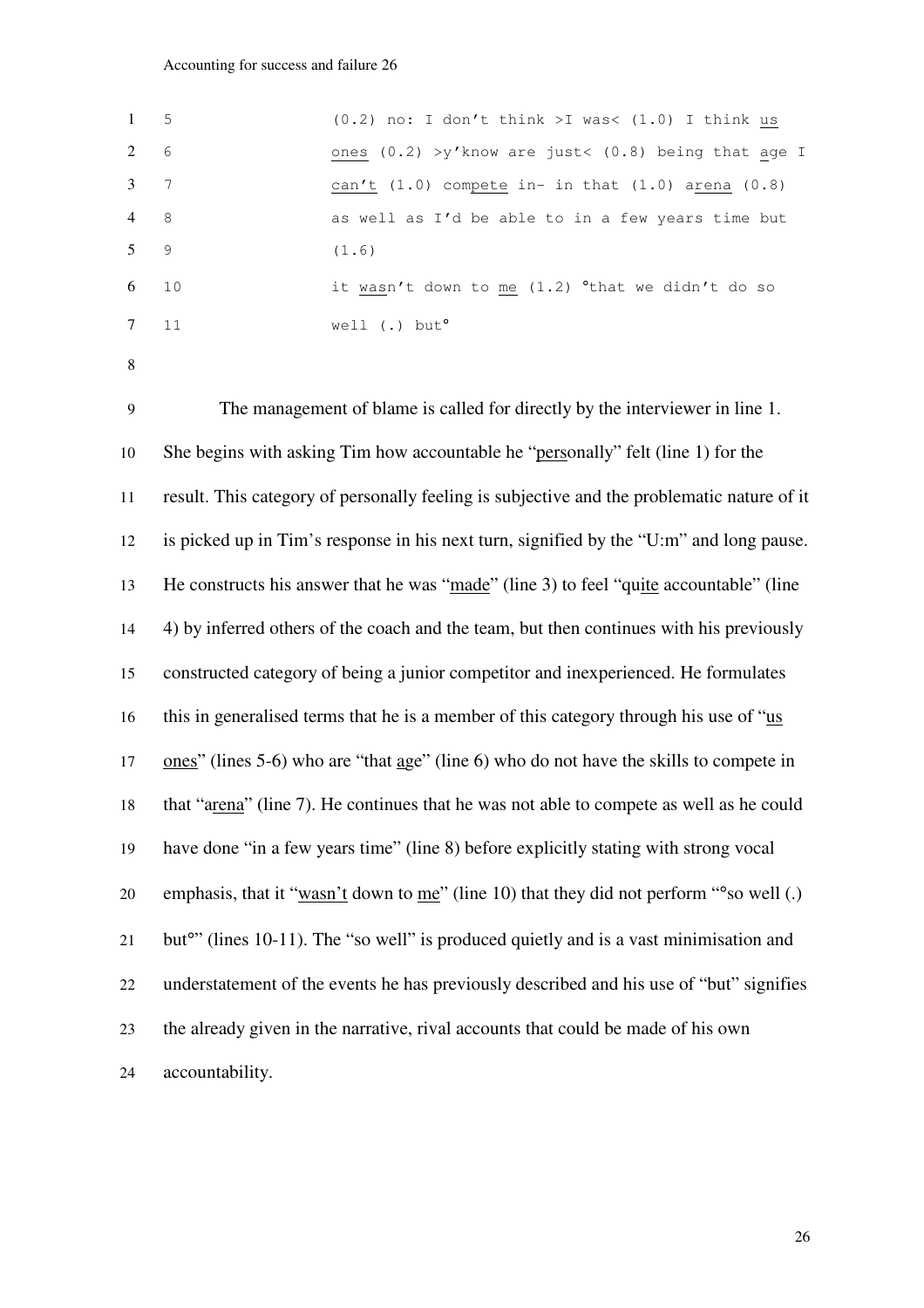| $\mathbf{1}$   | Through the construction of Tim's account he avoids being accountable for the            |
|----------------|------------------------------------------------------------------------------------------|
| $\overline{c}$ | crew's failure by claiming that he had the accountability thrust upon him by inferred    |
| 3              | others of the coach and crew. These others have y been constructed by Tim as not         |
| $\overline{4}$ | particularly talented and as result he has implicitly shifted blame towards them.        |
| $\mathfrak s$  |                                                                                          |
| 6              | Implications Of A Discursive Approach To Sport                                           |
| 7              | This paper has demonstrated through using a discursive psychological                     |
| 8              | perspective how success and failure in sport can be analysed as discursive phenomena.    |
| $\overline{9}$ | Drawing on the principles of the Discourse Action Model (Edwards & Potter, 1992),        |
| 10             | interview accounts from high-level athletes were analysed to uncover how the talk was    |
| 11             | organised to attend to action, fact and interest, and accountability. Accounting for     |
| 12             | sport performance is a complex and delicate matter. In both accounts of success and      |
| 13             | failure, the athletes' accounts were constructed to dilute or remove agency for          |
| 14             | performances. When accounting for success, it was argued that by softening agency, it    |
| 15             | enables the athlete to discuss his great achievement without appearing as immodest.      |
| 16             | At the micro-level of analysis that discursive psychology utilises, such 'softeners'     |
| 17             | included claiming luck, mentioning other poor performances and not being able to         |
| 18             | control what happened.                                                                   |
| 19             | When accounting for a poor performance, Tim's management of his agency                   |
| 20             | was in order to remove any blame for the crew's failure from him. He did much            |
| 21             | interactional work to distance himself and his abilities from the rest of the crew. He   |
| 22             | did this by talking about his success as a junior and by comparing his ability with that |

of his senior colleagues. Finally, when asked to discuss his own accountability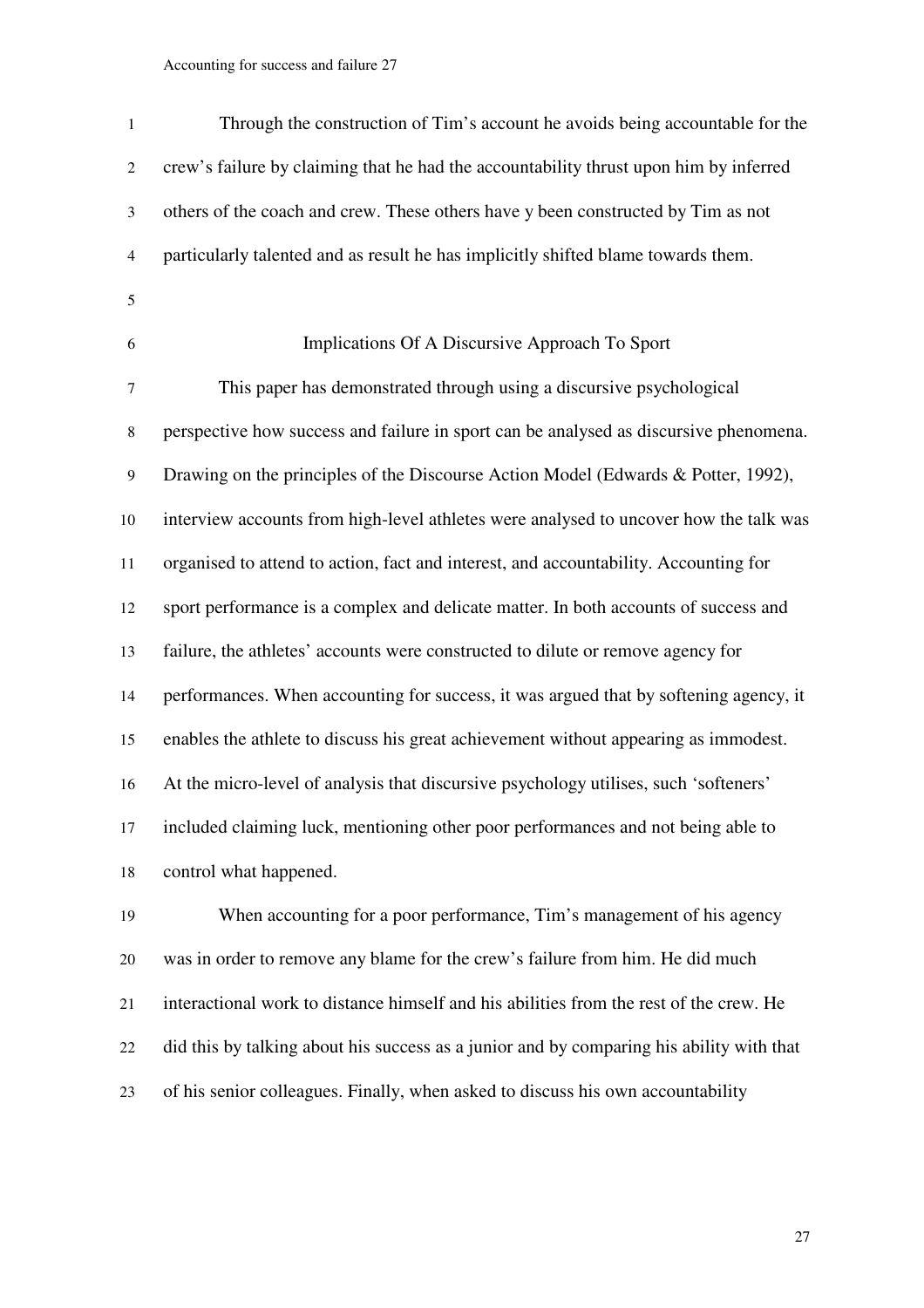directly, he infers that others tried to make him responsible but due to his age and the events of the race, he was not.

Typically, a sport psychologist adopting a realist, quantitative research slant would document both Barry's and Tim's responses through an attributional framework (e.g. Weiner, 1986). If this had been analysed through traditional attribution theory means, a set of attributions would have been identified which would be regarded as being related to the athlete's perceptions of what had taken place. As discussed in this paper, discursive psychologists (Antaki, 1994; Edwards & Potter, 1992) have long argued that attributions are things that we *do* in talk that are built into our accountability practices, rather than as our thoughts or perceived causes for events. The accounts have demonstrated how what have been traditionally termed as 'attributions', are available as a discursive resource in order to build accounts of performance. In the case of this paper, the athletes were asked to talk about good and poor performances. As a result, they were drawn into managing personal agency for the results and negotiating blame and accountability. By using a discursive psychological approach, we are able to provide an in-depth analysis of how athletes can construct accounts for performance, focusing on the function and contextual nature of the talk. That is, what they are managing in the re-telling of the event (Buttny, 1993).

Finally, constructionist methodologies are beginning to be used within sport science and this is a positive step but their use is still relatively rare. As noted in the introduction, sport science may not be particularly open to such methodologies as it is not in the nature of constructionist work to be able to provide predictions. However, applying constructionist methodologies to sport research will provide a new way of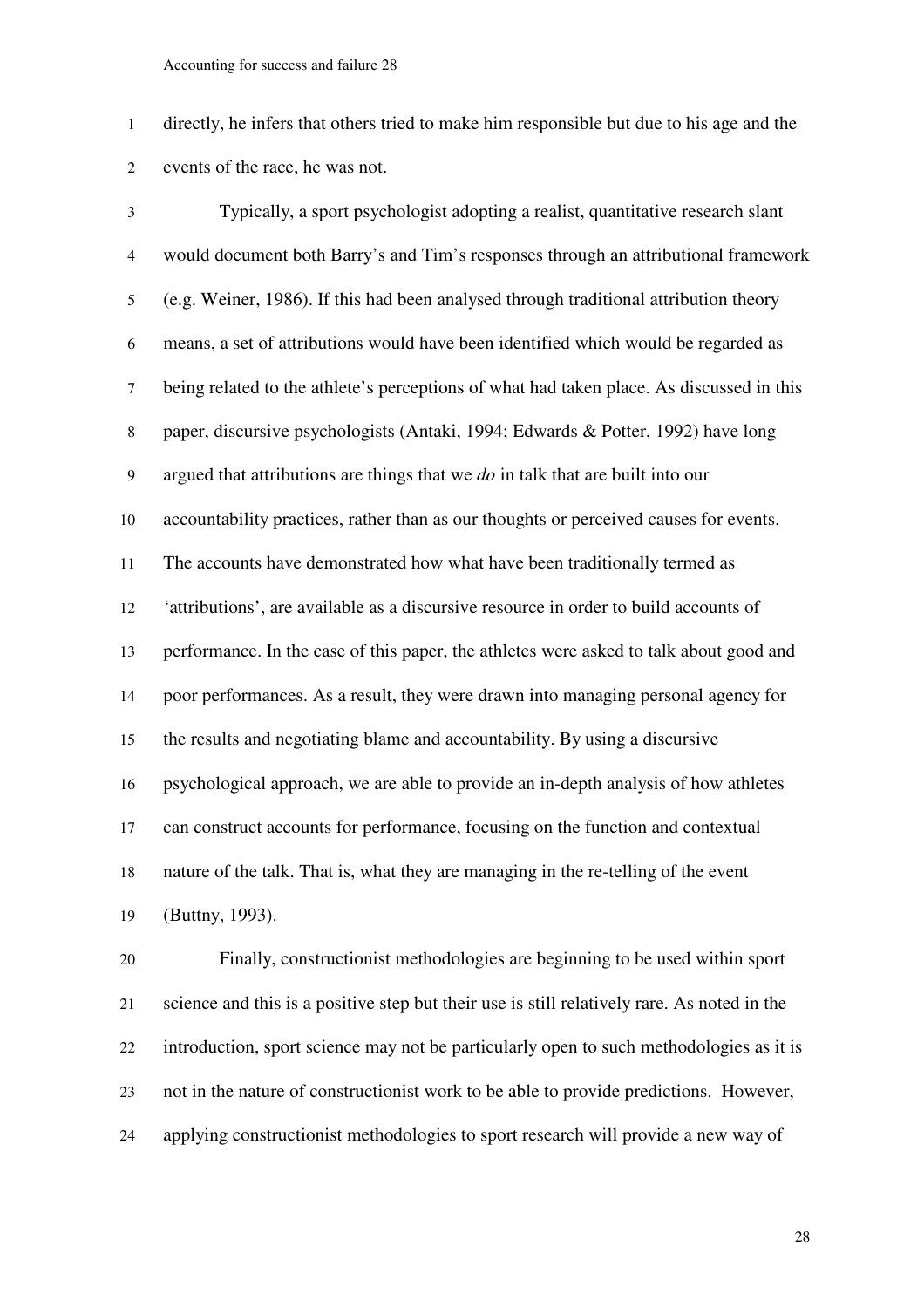| $\mathbf{1}$ | interpreting data and as a methodology, discursive psychology is readily applicable to     |
|--------------|--------------------------------------------------------------------------------------------|
| 2            | any spoken data or discourse. As a result it could be utilised in a variety of settings.   |
| 3            | For example, to study communication in coaching sessions, the ways in which team-          |
| 4            | mates interact with one another, and as demonstrated in this paper, the ways in which      |
| 5            | athletes talk about their performances. Hence, discursive psychology with its focus on     |
| 6            | micro-levels analysis of talk has a strong practical application to sport. In addition, as |
| 7            | demonstrated by recent studies in sport and exercise psychology (Finlay & Faulkner,        |
| 8            | 2003; Locke, 2003), discursive approaches can also work to challenge theoretical           |
| 9            | assumptions within the discipline and consider how such assumptions drive research         |
| 10           | practices. Overall discursive psychology has much to offer sport research both as a        |
| 11           | methodological practice and as a way of evaluating theory.                                 |
|              |                                                                                            |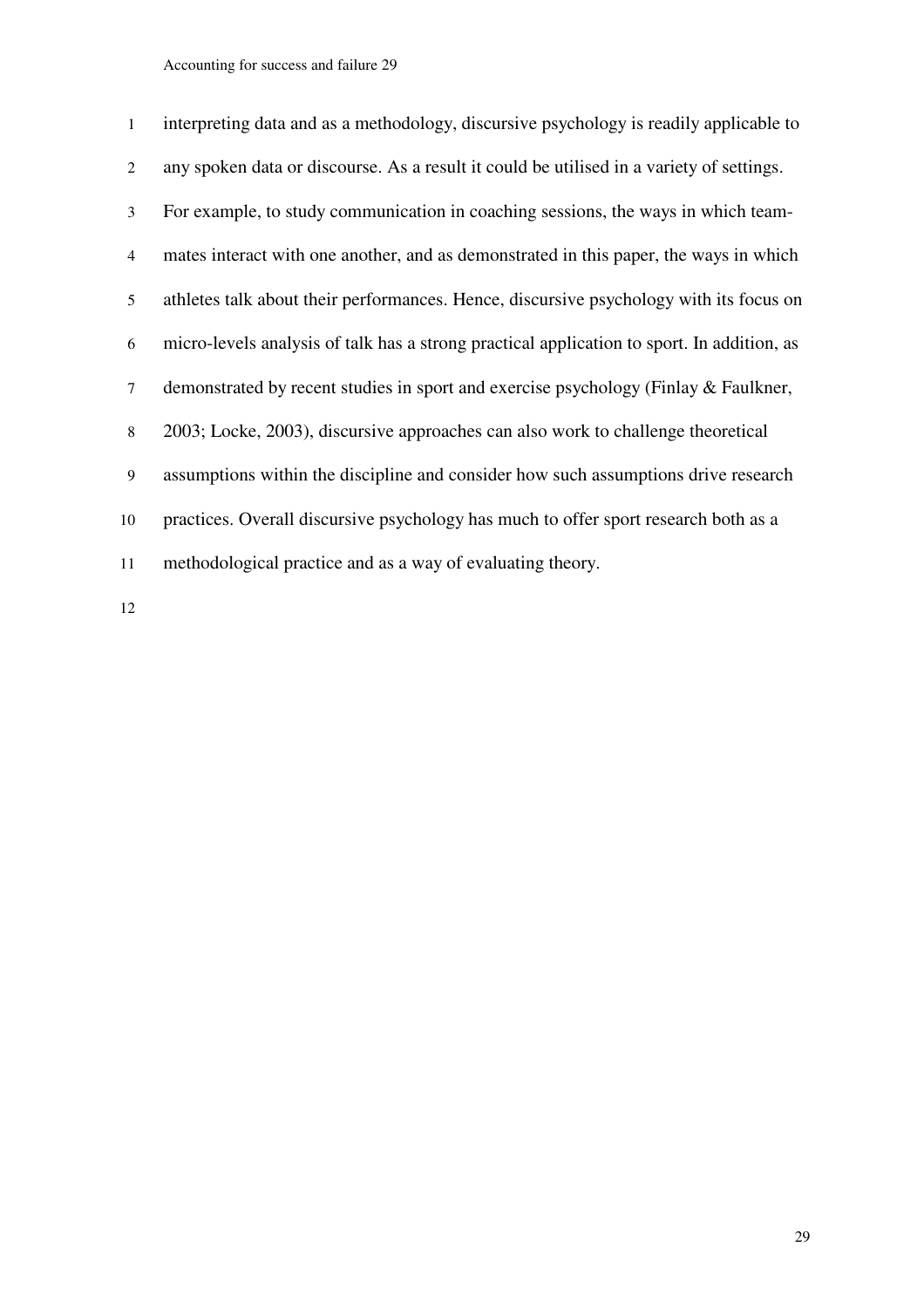| $\mathbf{1}$     | References                                                                         |
|------------------|------------------------------------------------------------------------------------|
| $\overline{c}$   | Amorose, A.J., & Horn, T.S. (2000). Intrinsic motivation: Relationships with       |
| 3                | collegiate athletes' gender, scholarship status, and perceptions of their coaches' |
| $\overline{4}$   | behavior. Journal of Sport and Exercise Psychology, 22, 63-84                      |
| 5                | Antaki, C. (1994). Explaining and arguing: The social organization of              |
| 6                | accounts. London: Sage.                                                            |
| $\tau$           | Atkinson, J.M., & Heritage, J. (Eds.), (1984). Structures of social action:        |
| $\,8\,$          | Studies in conversation analysis. Cambridge: Cambridge University Press.           |
| $\boldsymbol{9}$ | Berger, P. & Luckmann, T. (1966). The social construction of reality: A            |
| 10               | treatise in the sociology of knowledge. New York: Doubleday.                       |
| 11               | Biddle, S. (1993) Attribution Research and Sport psychology. In                    |
| 12               | R.N.Singer, M. Murphy & L.K. Tenant (Eds.), Handbook of research on sport          |
| 13               | psychology. (pp. 437-464) New York: Macmillan.                                     |
| 14               | Biddle, S., Markland, D., Gisbourne, D., Chatzisarantis, N. & Sparkes, A.          |
| 15               | (2001) Research methods in sport and exercise psychology: Quantitative and         |
| 16               | qualitative issues. Journal of Sport sciences, 19, 777-809.                        |
| 17               | Burr, V. (1995) An introduction to social constructionism. London: Routledge.      |
| 18               | Burr, V. (2003). Social constructionism. Second edition. London: Routledge.        |
| 19               | Buttny, R. (1993). Social accountability in communication. London: Sage.           |
| 20               | Culver, D., Gilbert, W. & Trudel, P. (2003). A decade of qualitative research in   |
| 21               | sport psychology journals: 1990-1999. The Sport Psychologist, 17, 1-15.            |
| 22               | Edwards, D. (1997). Discourse and cognition. London: Sage.                         |
| 23               | Edwards, D. & Potter, J. (1992). Discursive Psychology. London: Sage.              |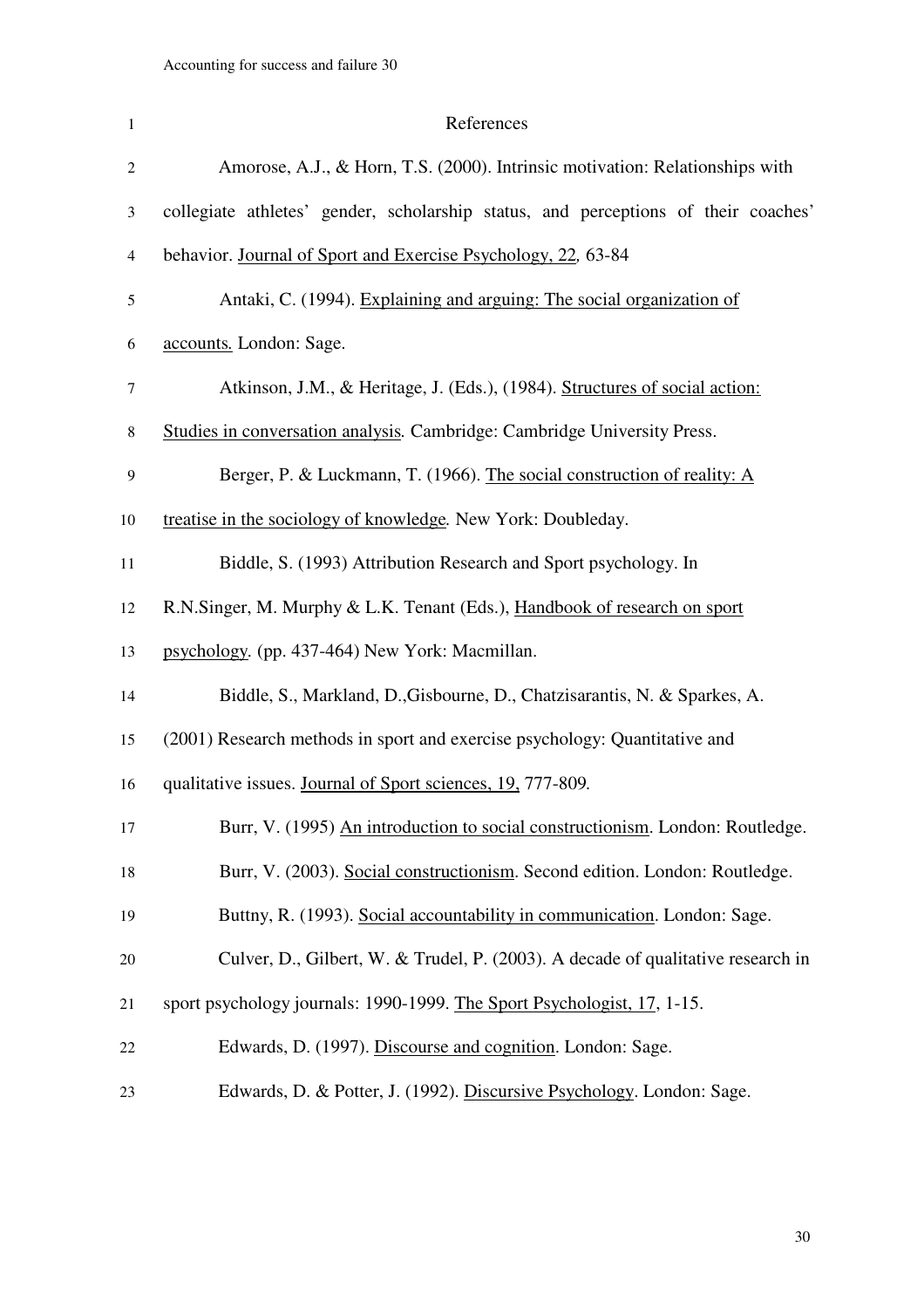| $\mathbf{1}$     | Emmison, M. (1987). Victors and vanquished: The social organization of                |
|------------------|---------------------------------------------------------------------------------------|
| $\overline{2}$   | ceremonial congratulations and commiserations. Language and Communication, 7, 93-     |
| 3                | 110.                                                                                  |
| 4                | Emmison, M. (1988). On the interactional management of defeat. Sociology,             |
| $\mathfrak s$    | $22, 233 - 251.$                                                                      |
| 6                | Faulkner, G. & Finlay, S.J. (2002). It's not what you say, it's the way that you      |
| $\tau$           | say it! Conversation analysis: a discursive methodology. Quest, 54, 49-66.            |
| $\,8\,$          | Finlay, S.J & Faulkner, G. (2003). "Actually I was the star": Managing                |
| $\boldsymbol{9}$ | attributions in conversation [64 paragraphs]. Forum: Qualitative Social Research, 4 [ |
| 10               | on-line journal]. Available at: http:www.qualitative-research.net/fqs-texte/1-03/1-   |
| 11               | 03finlayfaulkner-e.htm                                                                |
| 12               | Garfinkel, H. (1967). Studies in ethnomethodology. Englewood Cliffs, NY:              |
| 13               | Prentice Hall.                                                                        |
| 14               | Gergen, K. (1973). Social psychology as history. Journal of Personality and           |
| 15               | Social Psychology, 26, 309-320.                                                       |
| 16               | Gernigon, C. & Delloye, J.B. (2003). Self-efficacy, causal attribution, and           |
| 17               | track                                                                                 |
| 18               | athletic performance following unexpected success or failure among elite sprinters.   |
| 19               | The Sport Psychologist, 17, 55-76.                                                    |
| 20               | Gill, R. (1996). Discourse Analysis: practical implementation. In J.T.E.              |
| 21               | Richardson, (Ed.), Handbook of qualitative research methods for psychology and the    |
| 22               | social sciences. (pp. 141-156). London: BPS/Blackwell.                                |
| 23               | Heider, F. (1958). The psychology of interpersonal relations. New York:               |
| 24               | Wiley.                                                                                |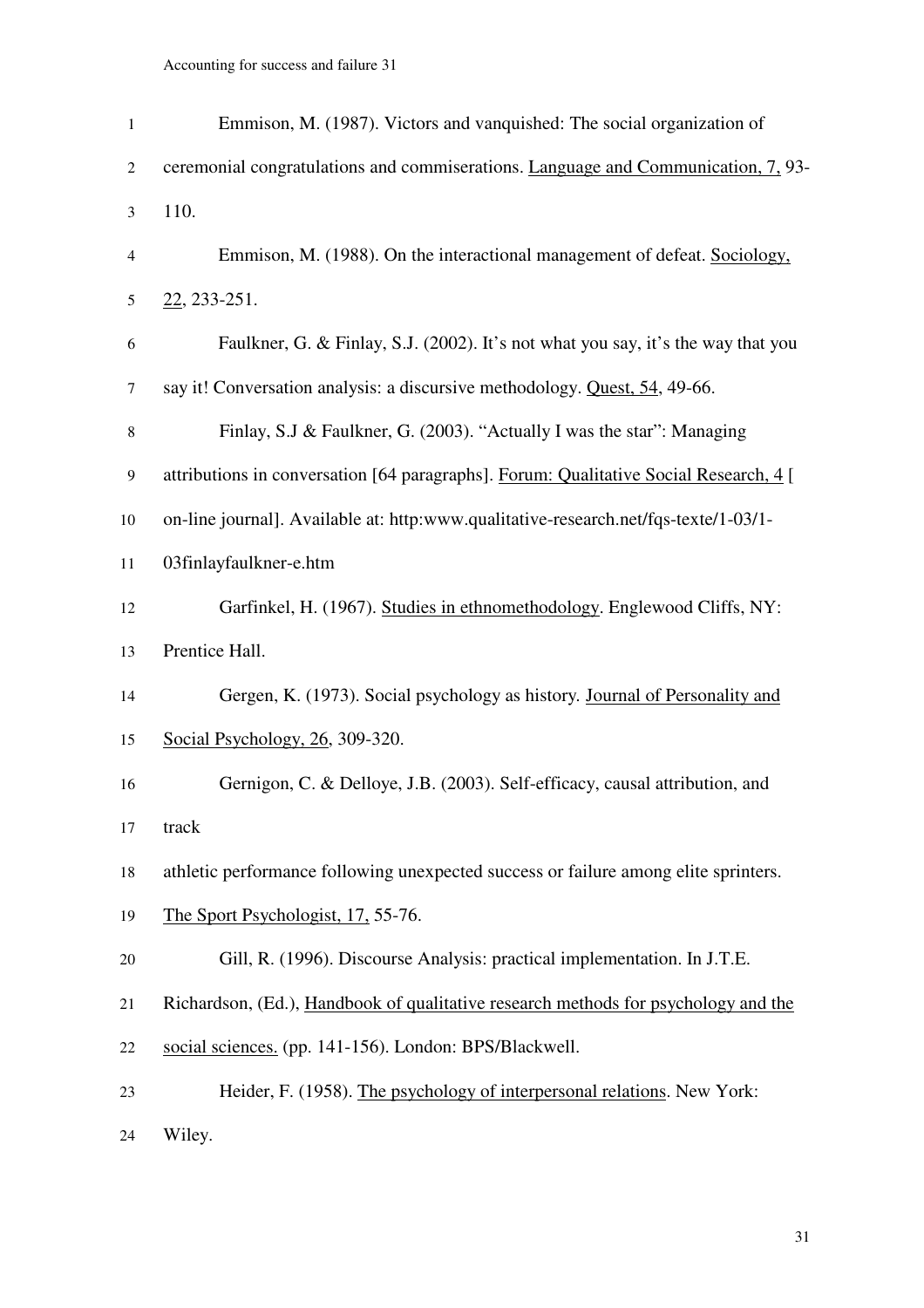| $\mathbf{1}$   | Houtkoop-Steenstra, H. (2000). Interaction and the standardized survey                  |
|----------------|-----------------------------------------------------------------------------------------|
| $\overline{c}$ | interview. The living questionnaire. Cambridge: Cambridge University Press.             |
| $\mathfrak{Z}$ | Hutchby, I. & Wooffitt, R. (1998). Conversation analysis: Principles, practices         |
| $\overline{4}$ | and applications. Oxford: Polity Press.                                                 |
| 5              | Jimmerson, J.B. (2001). A conversation (re)analysis of fraternal bonding in the         |
| 6              | locker room. Sociology of Sport Journal, 18, 317-338.                                   |
| $\tau$         | Jowett, S., & Meek, G.A. (2000). Coach – athlete relationships in married               |
| 8              | couples: An exploratory content analysis. The Sport Psychologist, 14, 157-175.          |
| 9              | Jones, G. & Swain, A. (1995). Predispositions to experience debilitative and            |
| 10             | facilitative anxiety in elite and non-elite performers. The Sport Psychologist, 9, 201- |
| 11             | 211.                                                                                    |
| 12             | Kelley, H.H. (1967). Attribution in social psychology. Nebraksa Symposium               |
| 13             | on Motivation, 15, 192-238.                                                             |
| 14             | Kelley, H.H. (1973). The processes of causal attribution. American                      |
| 15             | Psychologist, 28, 107-128.                                                              |
| 16             | Kidder, L.H. & Fine, M. (1987). Qualitative and quantitative methods: When              |
| 17             | stories converge. In M.M. Mark & L. Shotland (Eds.) New directions in programme         |
| 18             | evaluation. (pp. 57-75). San Fransicso, CA: Jossey-Bass.                                |
| 19             | Locke, A. (2001). The mind-field of sport: Emotion, mind and accountability             |
| 20             | $\underline{\text{in}}$                                                                 |
| 21             | athletes. Unpublished doctoral thesis, Loughborough University, UK.                     |
| 22             | Locke, A. (2003). "If I'm not worried, I'm nervous, does that make sense?":             |
| 23             | The use of emotion concepts by athletes in accounts of performance [50 Paragraphs].     |
| 24             | Forum: Qualitative Social Research, 4 [on-line journal] Available at                    |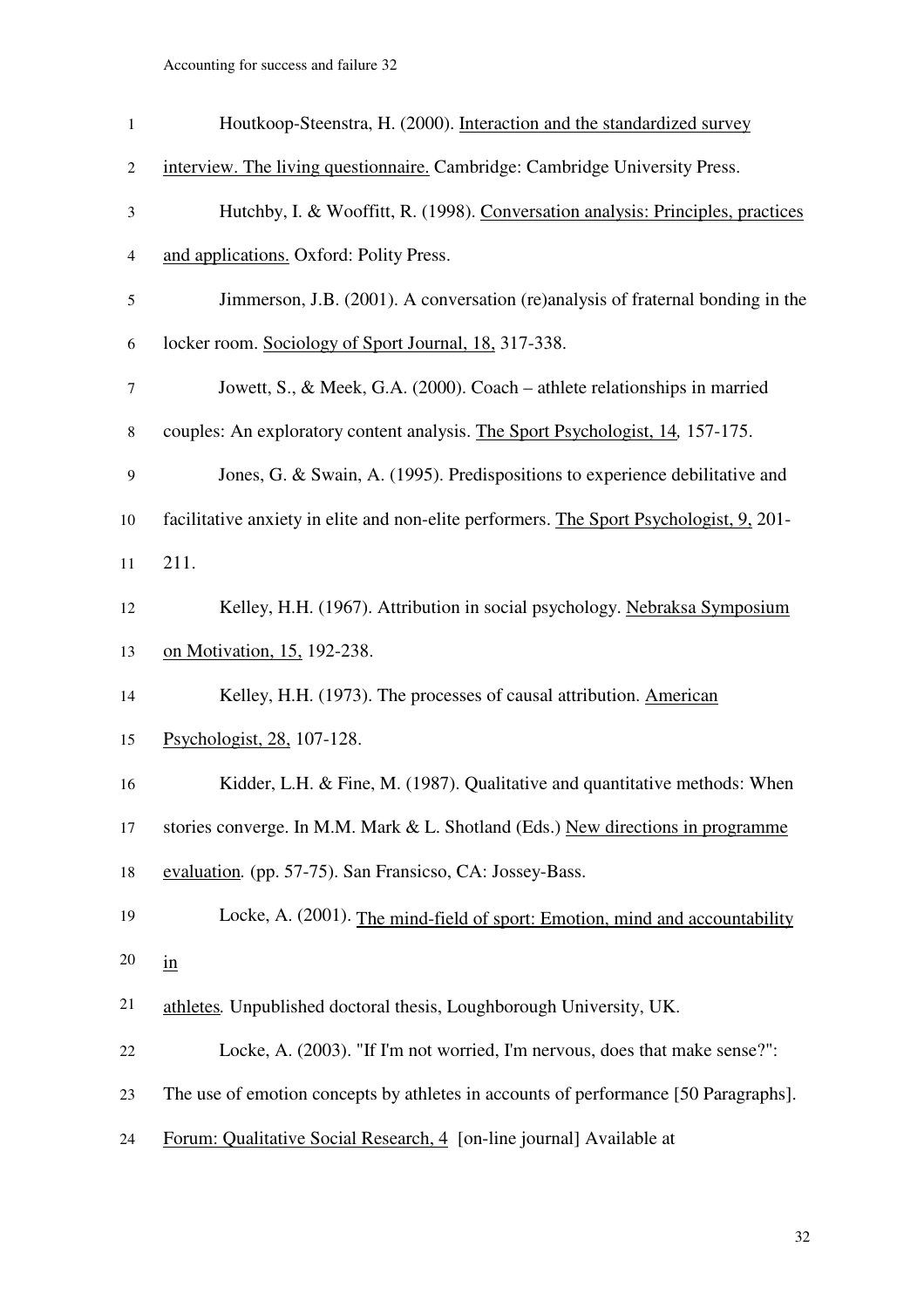| $\mathbf{1}$     | http:www.qualitative-research.net/fqs-texte/1-03/1-03locke-e.htm                        |
|------------------|-----------------------------------------------------------------------------------------|
| $\mathfrak{2}$   | McGannon, K. & Mauws, M. (2000). Discursive psychology: An alternative                  |
| 3                | approach for studying adherence to exercise and physical activity. Quest, 52, 148-165.  |
| 4                | Marks, D.F. (2004). Questionnaires and surveys. In D.F. Marks & L. Yardley              |
| 5                | (Eds.), Research methods for clinical and health psychology. (pp. 122-144). London:     |
| 6                | Sage.                                                                                   |
| $\tau$           | Marks, D.F. & Yardley, L. (2004) (Eds.). Research methods for clinical and              |
| $\,8\,$          | health psychology. London: Sage.                                                        |
| $\boldsymbol{9}$ | Mulkay, M. (1984). The ultimate compliment: A sociological analysis of                  |
| 10               | ceremonial discourse. Sociology, 18, 531-549.                                           |
| 11               | Peräkylä, A. (1997). Reliability and validity in research based on tapes and            |
| 12               | transcripts. In D. Silverman, (Ed.), Qualitative research: Theory, method and practice. |
| 13               | (pp. 201-220) London: Sage                                                              |
| 14               | Poczwardowski, A. & Conroy, D.E. (2002). Coping responses to failure and                |
| 15               | success among elite athletes and performing artists. Journal of Applied Sport           |
| 16               | Psychology, 14, 313-329.                                                                |
| 17               | Pomerantz, A. (1986). Extreme Case formulations: A way of legitimising                  |
| 18               | claims. Human Studies, 9, 219-229.                                                      |
| 19               | Potter, J. (1996a). Discourse analysis and constructionist approaches:                  |
| 20               | theoretical background. In J.T.E. Richardson (Ed.), Handbook of Qualitative             |
| 21               | Research Methods for Psychology and the Social Sciences. (pp.125-140). London:          |
| 22               | BPS/Blackwell.                                                                          |
| 23               | Potter, J. (1996b). Representing Reality. London: Sage                                  |
| 24               | Potter, J. (1997) Discourse Analysis as a way of analysing naturally occurring          |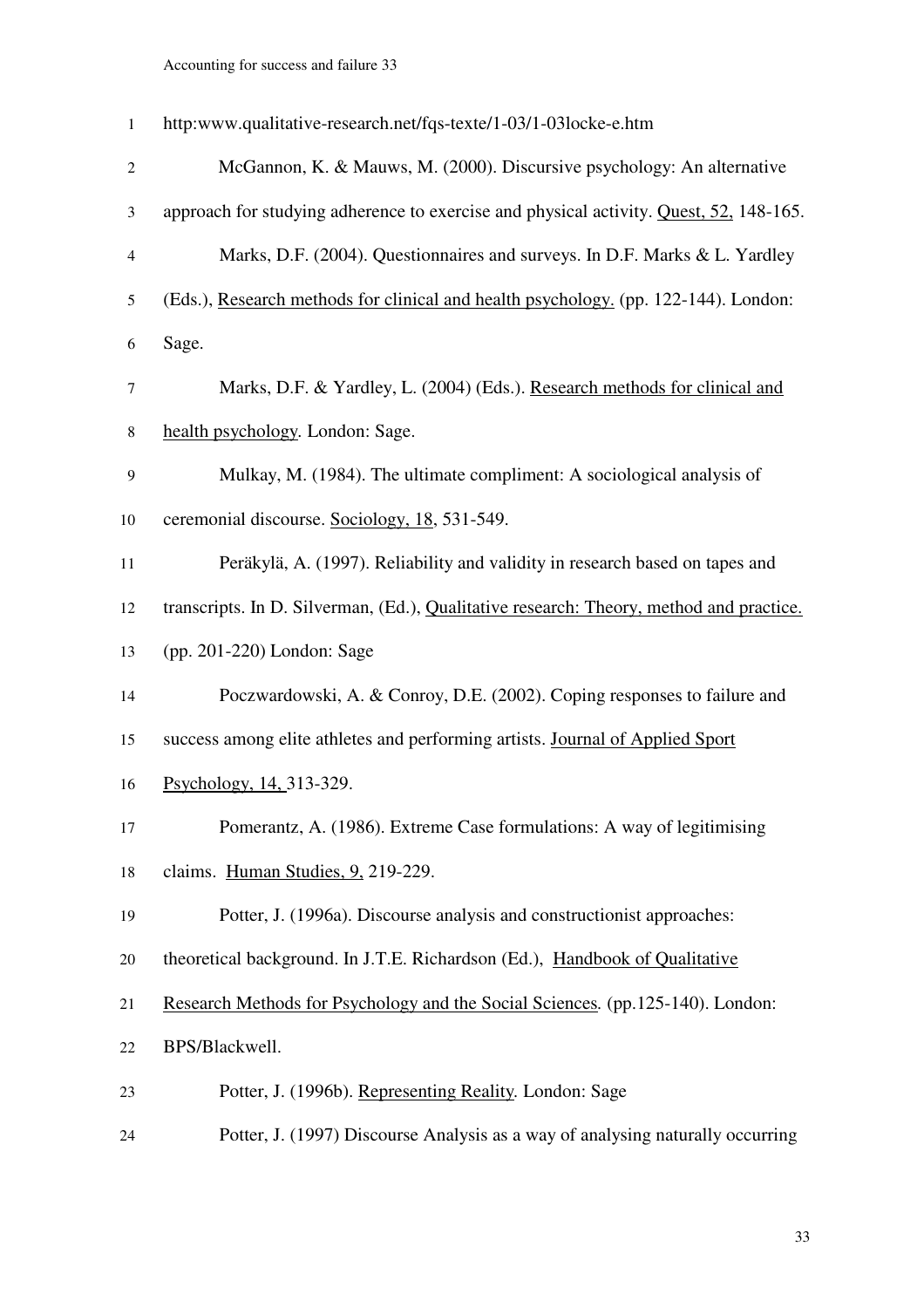| $\mathbf{1}$ | talk. In D. Silverman, (Ed.), Qualitative research: Theory, method and practice. (pp. |
|--------------|---------------------------------------------------------------------------------------|
| 2            | 144-160). London: Sage                                                                |
| 3            | Potter, J., Edwards, D., & Wetherell, M. (1993). A model of discourse in              |
| 4            | action. American Behavioural Scientist, 36, 383-401.                                  |
| 5            | Potter, J. & Wetherell, M. (1987). Discourse and social psychology. Beyond            |
| 6            | attitudes and behaviour. London: Sage.                                                |
| 7            | Privette, G. & Bundrick, C.M. (1997). Psychological processes of peak,                |
| 8            | average, and failing performance in sport. International Journal of Sport Psychology, |
| 9            | 28, 323-334.                                                                          |
| 10           | Psathas, G. (1995). Conversation analysis: The study of talk in interaction.          |
| 11           | London: Sage.                                                                         |
| 12           | Reicher, S. (2000). Against methodolatry: Some comments on Elliot, Fischer,           |
| 13           | and Rennie. British Journal of Clinical Psychology, 39, 1-6.                          |
| 14           | Sacks, H. (1992). Lectures on Conversation (Volumes 1 & 2). Edited by                 |
| 15           | Gail Jefferson. Oxford: Blackwell.                                                    |
| 16           | Schiffrin, D. (1987). Discourse markers. Cambridge: Cambridge University              |
| 17           | Press.                                                                                |
| 18           | Sellars, C. (2003, July). Measuring and analysing attributions in natural             |
| 19           | discourse in sport: What's the problem? Poster presentation at FEPSAC, XIth           |
| 20           | European Congress of Sport Psychology, Copenhagen, Denmark.                           |
| 21           | Silverman, D. (1993). Interpreting qualitative data: Methods for analysing talk,      |
| 22           | text and interaction. London: Sage.                                                   |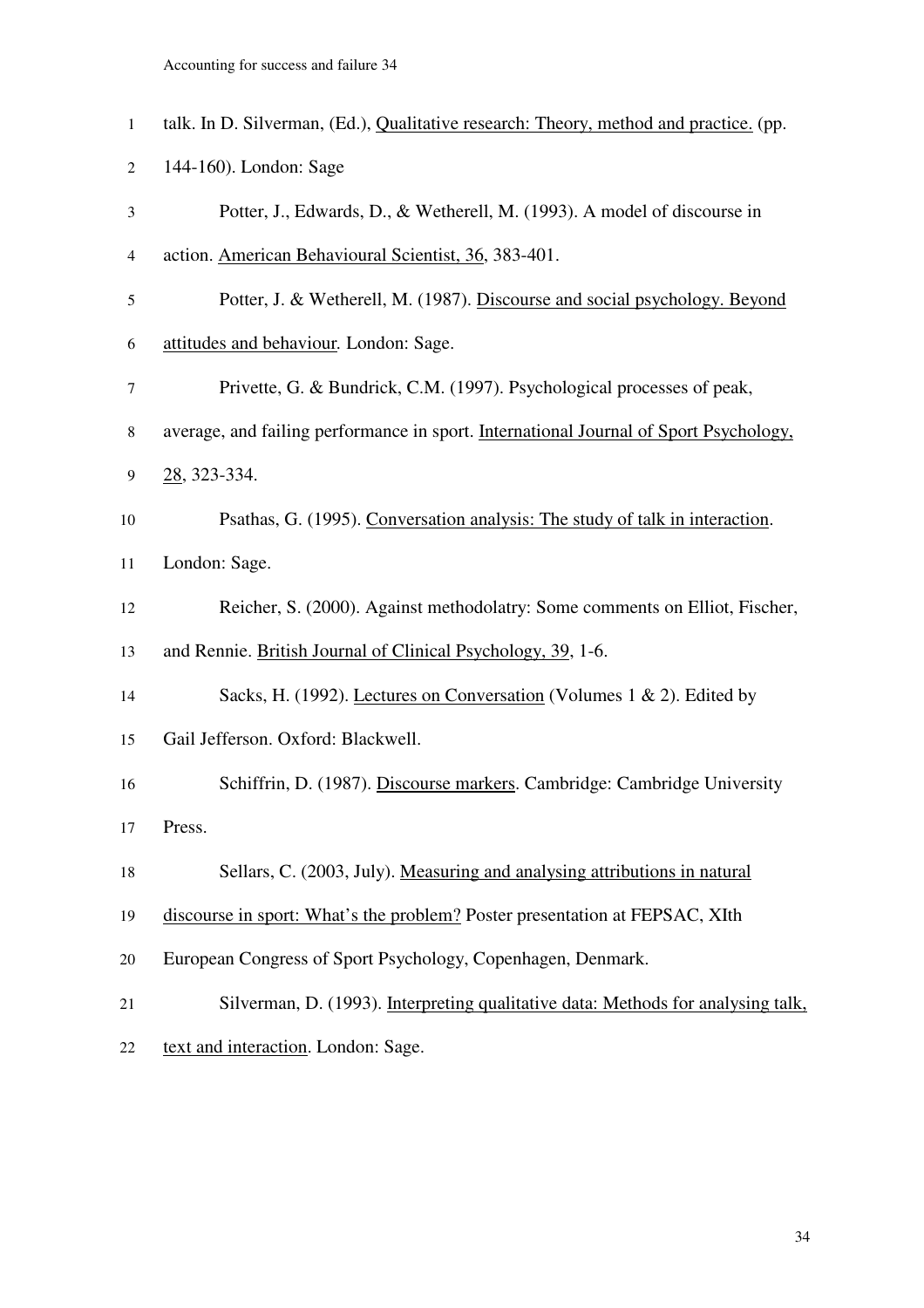| $\mathbf{1}$   | Smith, J.A. (1995). Semi-structured interviewing and qualitative analysis. In |
|----------------|-------------------------------------------------------------------------------|
| $\mathfrak{D}$ | J.A. Smith, R. Harré and L. Van langenhove (Eds.), Rethinking methods in      |
| 3              | psychology. (pp. 9-26). London: Sage.                                         |
| 4              | Weiner, B. (1986). An attributional theory of motivation and emotion. New     |
| 5              | York: Springer-Verlag.                                                        |
| 6              | Willig, C. (2001). Introducing Qualitative Research in Psychology. Adventures |
| 7              | in theory and method. Buckingham: Open University Press.                      |
| 8              | Wood, L.A. & Kroger, R.O. (2000). Doing discourse analysis. Methods for       |
| 9              | studying action in talk and text. London: Sage.                               |
| 10             | Wooffitt, R. (1992). Telling Tales of the Unexpected: The organisation of     |
|                |                                                                               |

factual discourse. Hemel Hempstead: Harvester Wheatsheaf.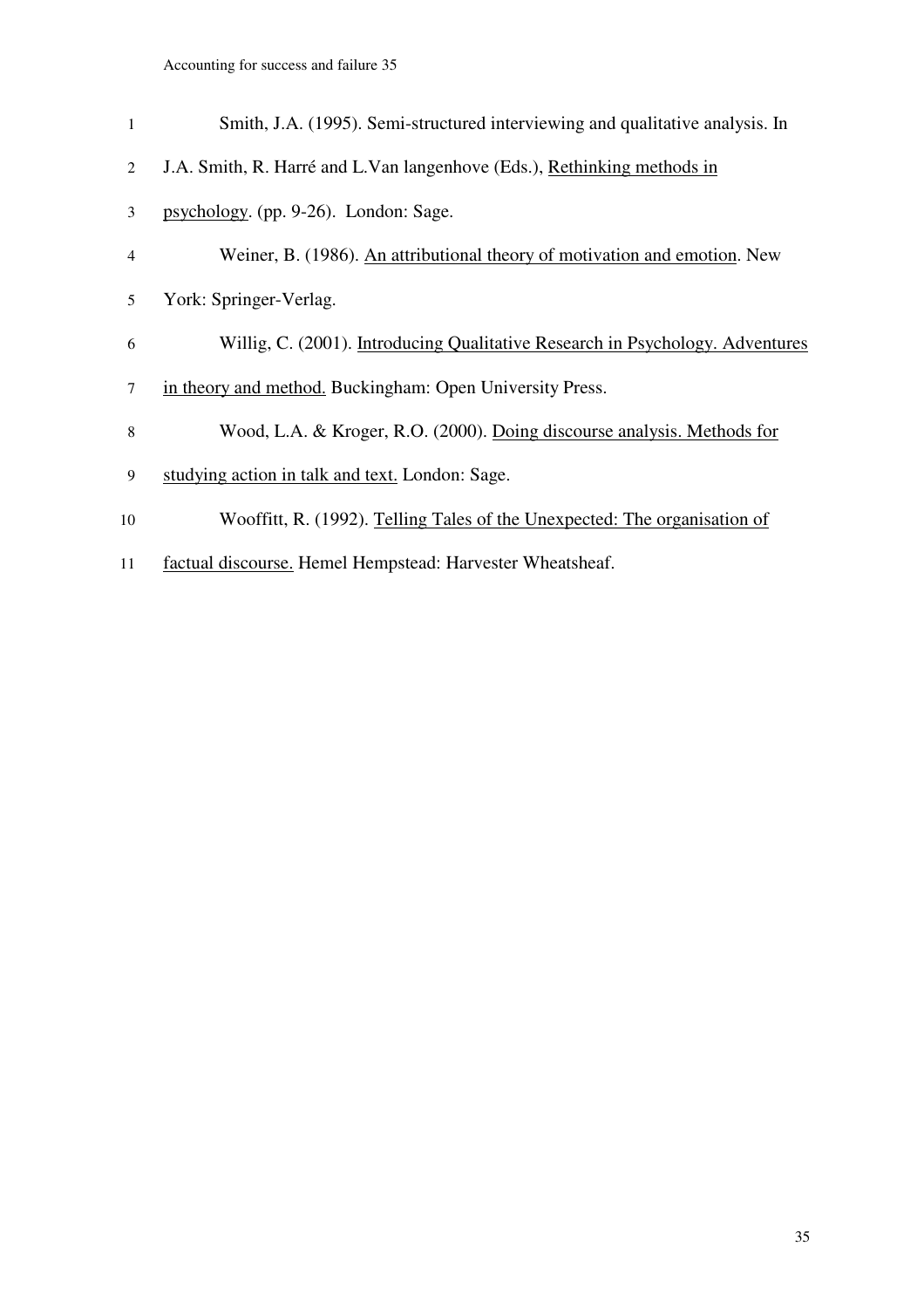| $\mathbf{1}$   | <b>Author Note</b>                                                                        |
|----------------|-------------------------------------------------------------------------------------------|
| $\overline{2}$ | The author wishes to thank the two anonymous reviewers for their detailed and             |
| 3              | helpful comments on an earlier draft of this paper. In addition, the author would like to |
| $\overline{4}$ | thank the Economic and Social Research Council (ESRC), Grant award                        |
| 5              | R00429824362 for part-funding this research.                                              |
| 6              | Correspondence concerning this article should be addressed to Abigail Locke,              |
| 7              | School of Education, Health & Sciences, University of Derby, Chevin Avenue,               |
| 8              | Mickleover, Derby, DE3 9GX, UK, Email: a.j.locke@derby.ac.uk, Tel: +44                    |
| 9              | (0)1332592090.                                                                            |
| 10             |                                                                                           |
| 11             |                                                                                           |
| 12             |                                                                                           |
| 13             |                                                                                           |
| 14             |                                                                                           |
| 15             |                                                                                           |
| 16             |                                                                                           |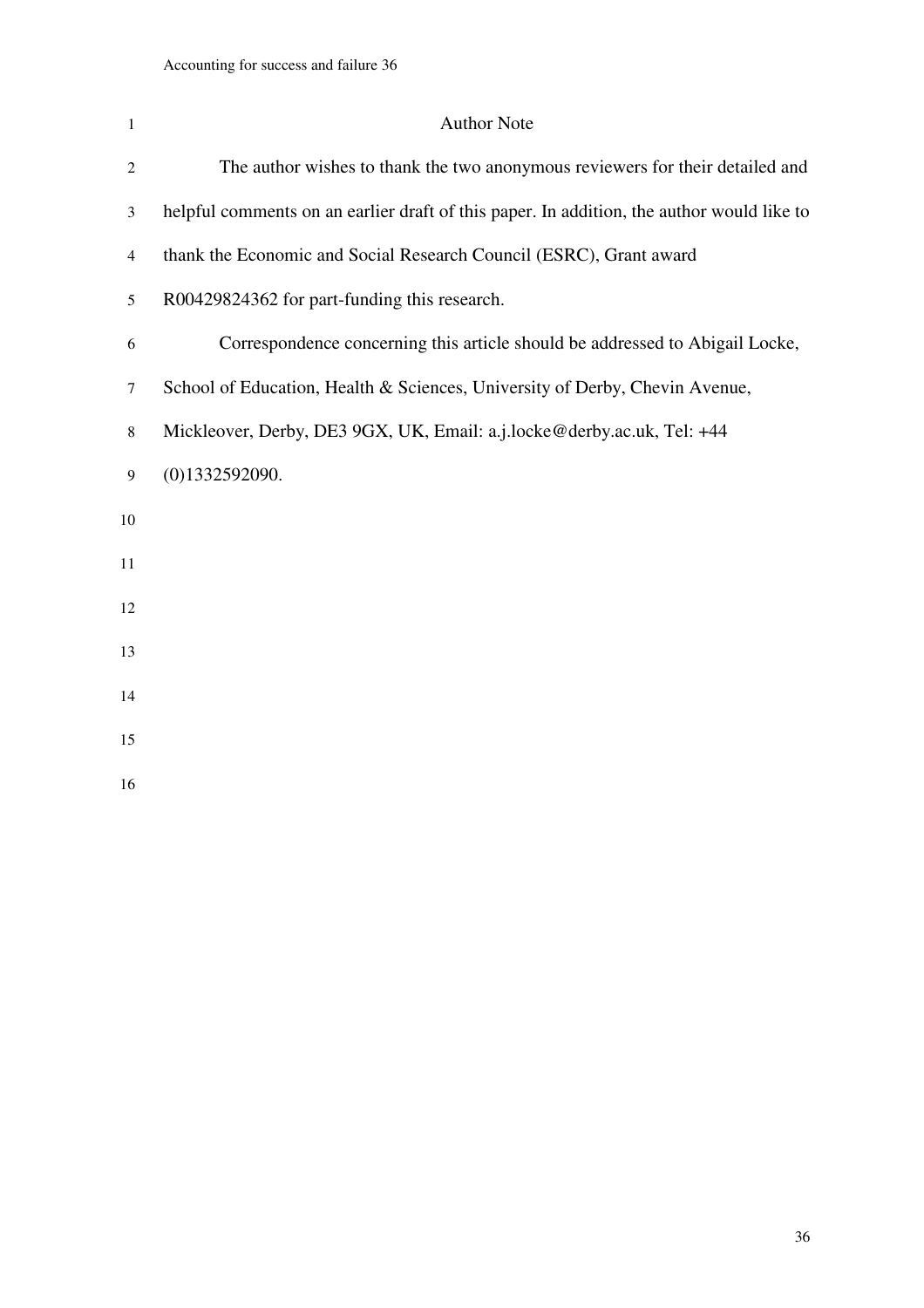| $\mathbf{1}$   | Appendix                                        |                                                                       |  |
|----------------|-------------------------------------------------|-----------------------------------------------------------------------|--|
| $\overline{c}$ | <b>Transcription Symbols</b>                    |                                                                       |  |
| 3              |                                                 | These are derived from the system developed for conversation analysis |  |
| 4              | (Atkinson & Heritage, 1984).                    |                                                                       |  |
| 5              |                                                 |                                                                       |  |
| 6              | $\begin{bmatrix} 1 \end{bmatrix}$               | Square brackets mark the start and end of overlapping speech,         |  |
| 7              |                                                 | aligned with the talk immediately above or below.                     |  |
| 8              | $\uparrow \downarrow$                           | Vertical arrows precede marked pitch movement.                        |  |
| 9              | Underlining                                     | Emphasis; the extent of underlining within individual words           |  |
| 10             |                                                 | locates emphasis, but also indicates how heavy it is.                 |  |
| 11             | <b>CAPITALS</b>                                 | Speech that is obviously louder than surrounding speech.              |  |
| 12             | $\circ \uparrow$ <i>I</i> know it, <sup>o</sup> | Raised circles ('degree' signs) enclose obviously quieter speech.     |  |
| 13             | (0.4)                                           | Numbers in round brackets measure pauses in seconds; in this          |  |
| 14             |                                                 | case, 4 tenths of a second.                                           |  |
| 15             | $\left( .\right)$                               | A micropause, hearable but too short to measure.                      |  |
| 16             | he wa::nted                                     | Colons show degrees of elongation of the prior sound; the more        |  |
| 17             |                                                 | colons the more elongation, roughly one colon per syllable            |  |
| 18             |                                                 | length.                                                               |  |
| 19             | hhh                                             | Aspiration (out-breaths); proportionally as for colons.               |  |
| 20             | .hhh                                            | Inspiration (in-breaths).                                             |  |
| 21             | Yeh,                                            | Commas mark weak rising or continuing intonation, as used             |  |
| 22             |                                                 | sometimes in enunciating lists, or in signalling that the speaker     |  |
| 23             |                                                 | may have more to say.                                                 |  |